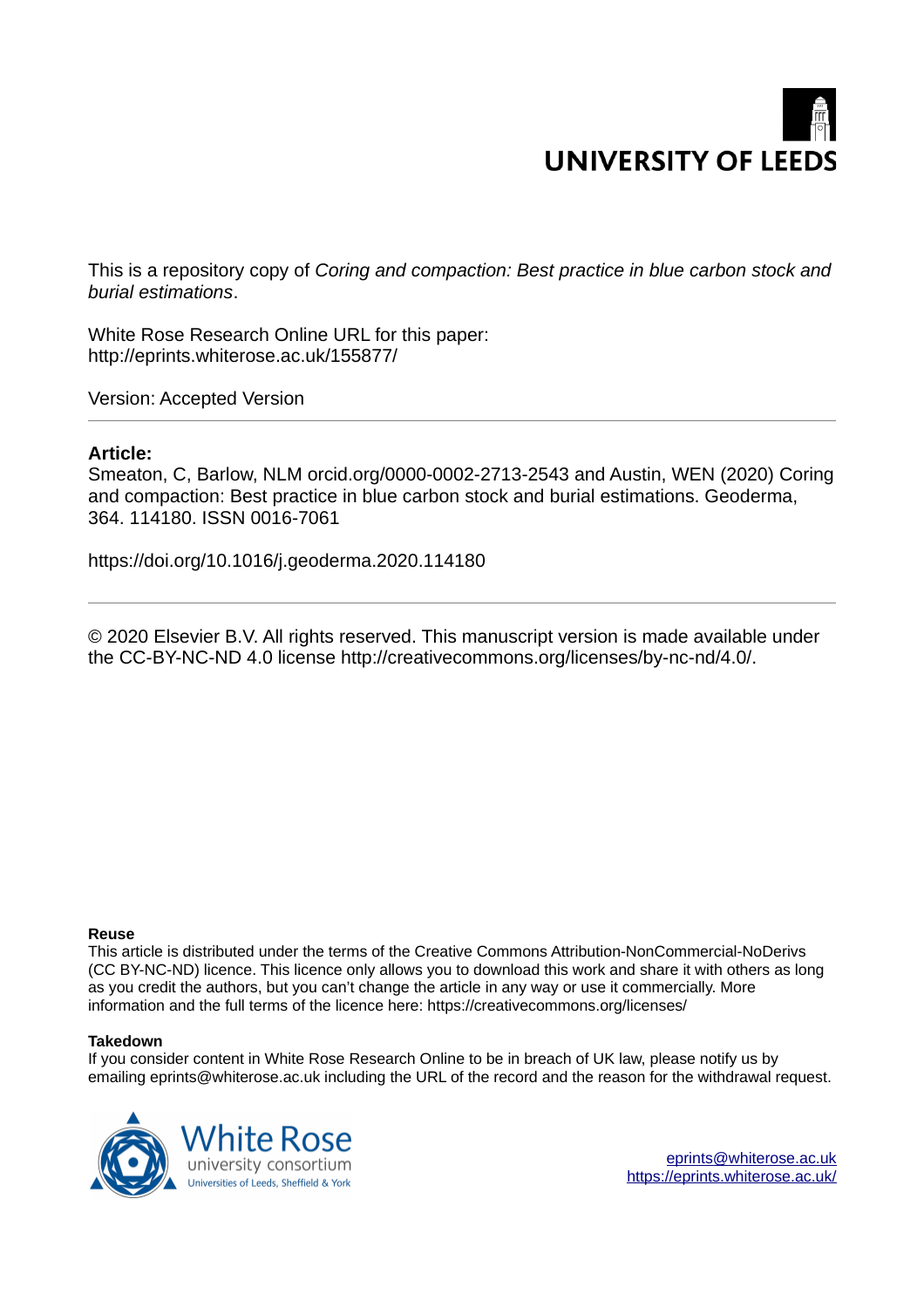| $\mathbf{1}$   | Coring and Compaction: Best Practice in Blue Carbon Stock and                                         |
|----------------|-------------------------------------------------------------------------------------------------------|
| $\overline{2}$ | <b>Burial Estimations</b>                                                                             |
| 3              | Craig Smeaton <sup>1*</sup> , Natasha L.M. Barlow <sup>2</sup> and William E.N. Austin <sup>1,3</sup> |
| 4              |                                                                                                       |
| 5              | <sup>1</sup> School of Geography & Sustainable Development, University of St Andrews, St Andrews,     |
| 6              | KY169AL, UK                                                                                           |
| 7              | <sup>2</sup> School of Earth and Environment, University of Leeds, Leeds, LS2 9JT, UK                 |
| 8              | <sup>3</sup> Scottish Association for Marine Science, Scottish Marine Institute, Oban, PA37 1QA, UK   |
| 9              |                                                                                                       |
| 10             | <b>Corresponding Author:</b> Craig Smeaton (cs244@st-andrews.ac.uk)                                   |
| 11             | <b>Abstract</b>                                                                                       |
| 12             | A comparison of gouge and hammer coring techniques in intertidal wetland soils highlights a           |
| 13             | significant effect of soil compaction of up to 28% associated with the widely applied hammer          |
| 14             | coring method employed in Blue Carbon research. Hammer coring reduces the thickness of the            |
| 15             | soil profile and increases the dry bulk density, which results in an overestimation of the soil       |
| 16             | OC stock of up to 22%. In saltmarshes with multiple different soil units, we show that hammer         |
| 17             | coring is unsuitable for the calculation of OC stocks and should be avoided in favour of Russian      |
| 18             | or gouge cores. Compaction changes both soil dry bulk density and porosity and we show that           |
| 19             | resultant radiometric chronologies are compromised, almost doubling mass accumulation rates.          |
| 20             | While we show that the OC $(\%)$ content of these sediments is largely unchanged by coring            |
| 21             | method, the implication for OC burial rates are profound because of the significant effect of         |
| 22             | hammer coring on soil mass accumulation rates.                                                        |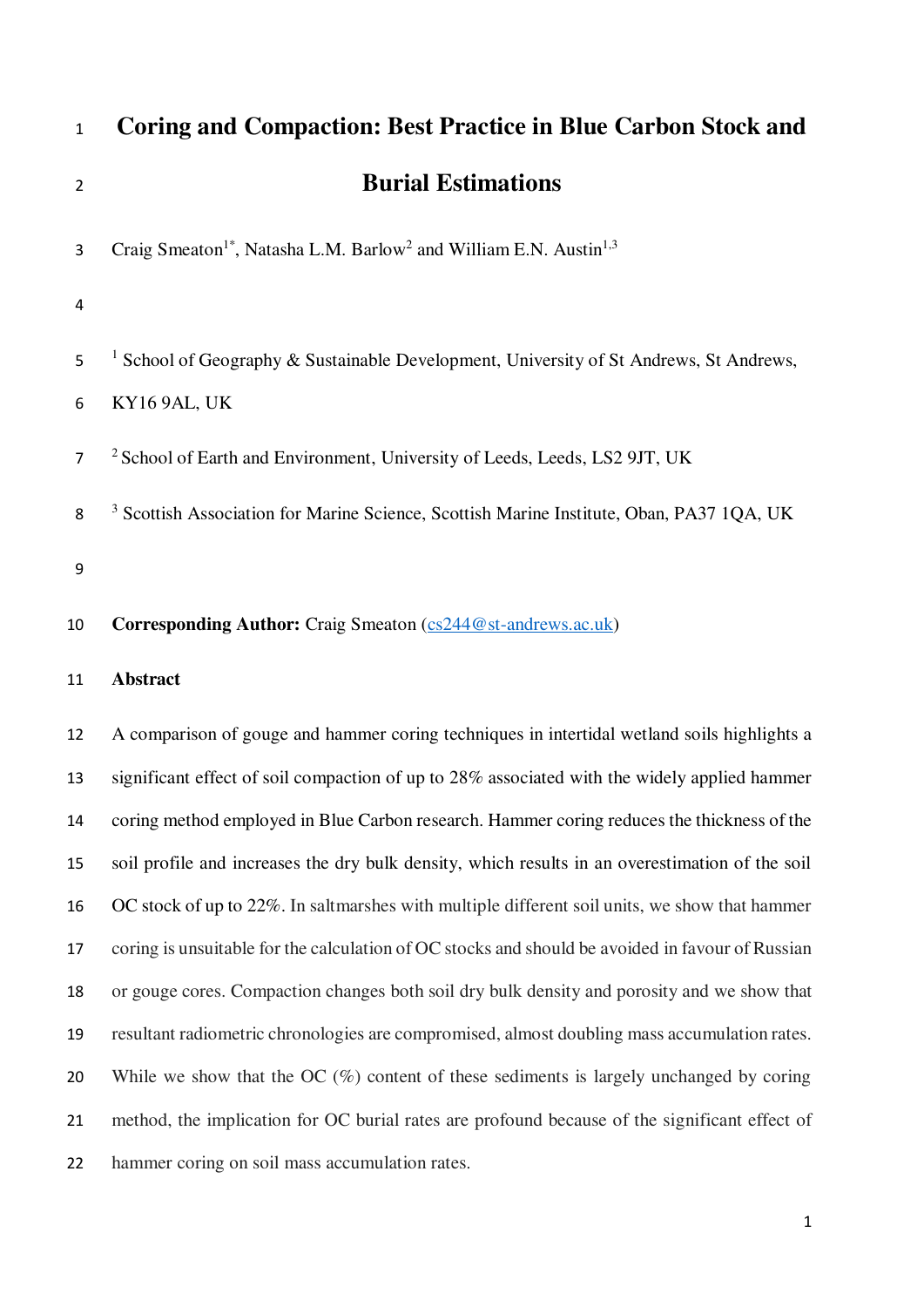# **Highlights**

| 24 | Hammer coring causes soil compaction of up to 28% in saltmarsh soils.<br>$\bullet$            |
|----|-----------------------------------------------------------------------------------------------|
| 25 | Hammer coring is unsuitable for the calculation of OC stocks in saltmarsh soils.<br>$\bullet$ |
| 26 | Compaction due to hammer coring almost doubles calculated mass accumulation<br>$\bullet$      |
| 27 | rates.                                                                                        |
| 28 | Hammer coring artificially elevates calculated OC burial rates.<br>$\bullet$                  |
| 29 |                                                                                               |
| 30 | Keywords: Sediment, Coring; Compaction, Carbon; Intertidal; Saltmarsh;                        |
| 31 |                                                                                               |
| 32 |                                                                                               |
| 33 |                                                                                               |
| 34 |                                                                                               |
| 35 |                                                                                               |
| 36 |                                                                                               |
| 37 |                                                                                               |
| 38 |                                                                                               |
| 39 |                                                                                               |
| 40 |                                                                                               |
| 41 |                                                                                               |
| 42 |                                                                                               |
| 43 |                                                                                               |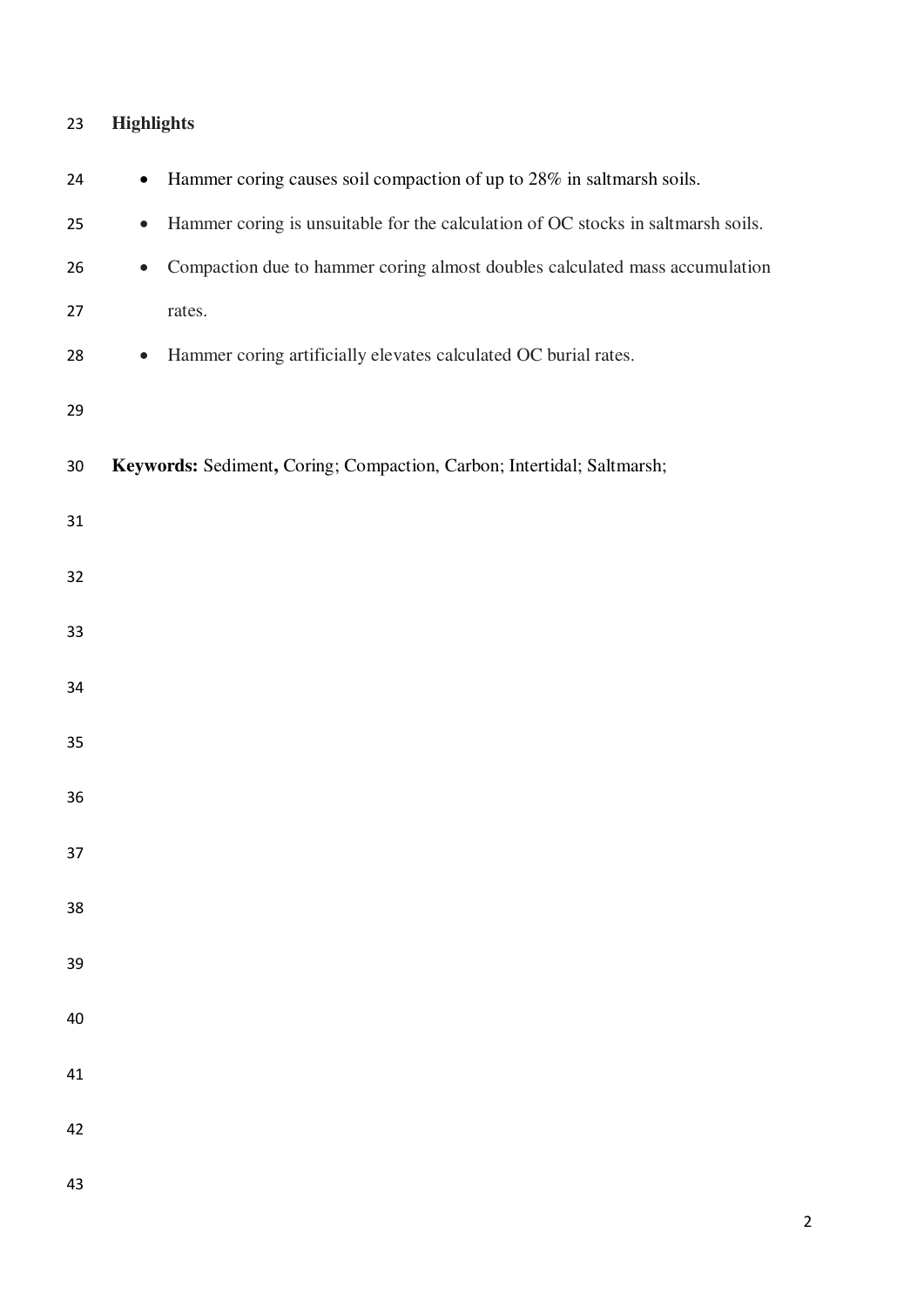#### **1. Introduction**

 Carbon (C) buried and stored in costal ecosystems (saltmarsh, seagrass and mangroves) is known as blue carbon (Nellemann et al., 2009). In the last decade blue carbon habitats have risen in prominence and are increasingly recognised as potentially valuable nature-based 48 solutions to help reduce atmospheric  $CO<sub>2</sub>$  and mitigate climate change (Duarte et al., 2013, Mcleod et al., 2011, Pendelton et al., 2012, Rogers et al., 2019). Underpinning this understanding is a wealth of research largely focused on calculating both the quantity of organic carbon (OC) stored and the rate at which this OC is buried in coastal ecosystems. The foundation of these estimates is the collection and measurement of soil samples, normally through sediment coring. Across the body of published blue carbon research different coring approaches are adopted, generally falling into two categories: (**i**) palaeo-environmental methods which often employ Russian and gouge corers (Frew, 2014; Glew et al., 2002), and (**ii**) low cost, often disposable hammer/impact/piston techniques, where plastic piping is hammered into the soil (e.g. Howard et al., 2014).

 Russian and gouge corers have long histories of use across a variety of applications including peatland research, sea-level reconstructions, as well as blue carbon research (van Ardenne et al, 2018, Wollenberg et al., 2018). The low-cost hammer approach is almost exclusively used for blue carbon research, but generally not used in palaeo-environmental research. Initially, the hammer coring technique was used to sample seagrass soils; these soils are often submerged and sandy in nature making them difficult to core using other sampling methods (Macreadie et al., 2015, Serrano et al., 2018). However, in recent years the use of this approach has also been gaining popularity in saltmarsh and mangrove ecosystems (Kelleway et al., 2016a, Macreadie et al., 2013, Unger et al., 2016).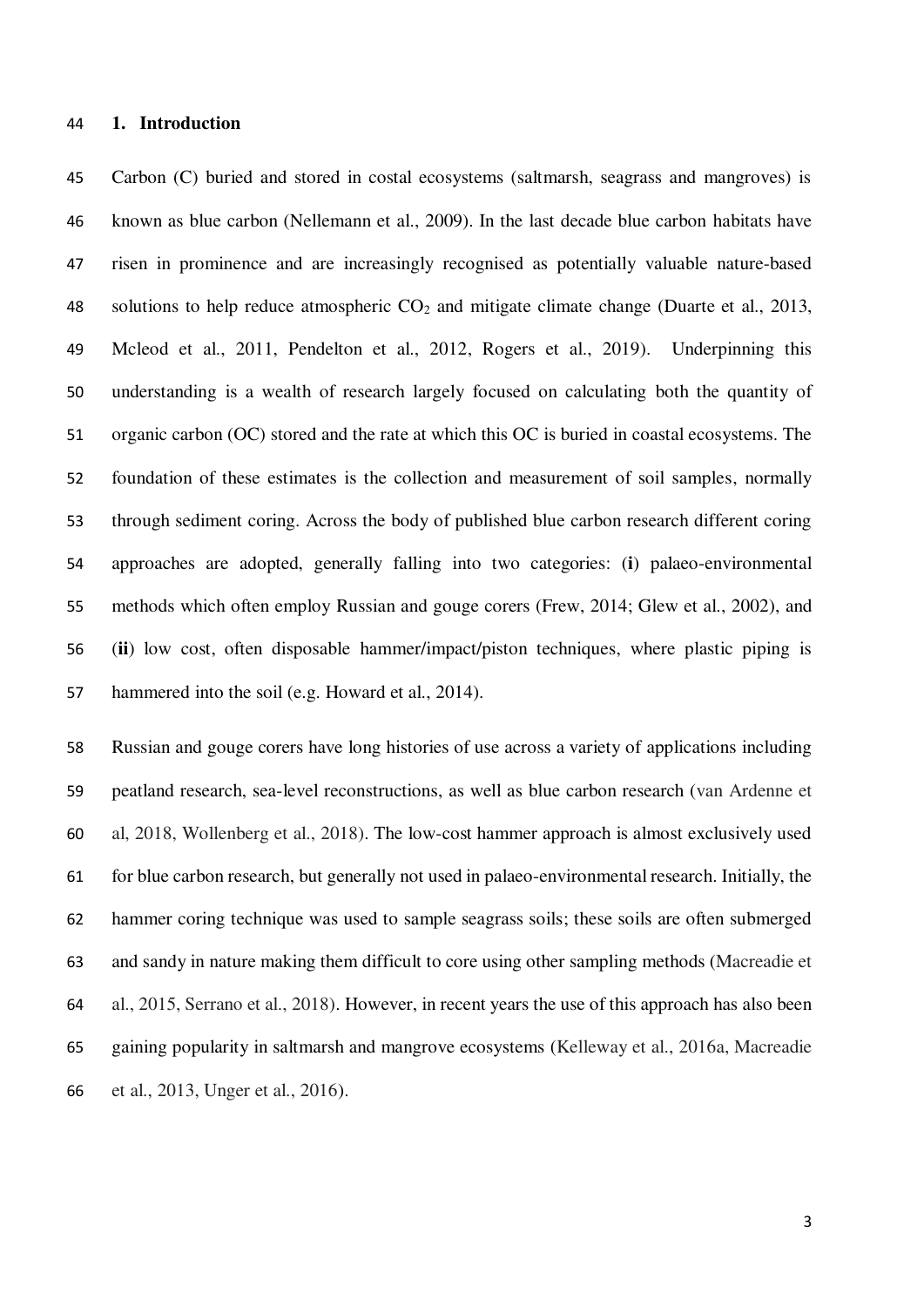Gouge coring is minimally invasive and causes little disturbance to the soil; it largely avoids compacting the soil, where soil compaction is more widely recognised as a significant problem in achieving successful paleo-environmental reconstructions (Brain, 2016, Brain et al., 2017, Edwards, 2006). Within blue carbon research, a number of studies acknowledge that hammer coring causes compaction (Ewers Lewis et al., 2019, Kelleway et al., 2016a, b) but this recognition is not universal. Where compaction is recognized during the coring procedure, a simple linear correction, where the length of the soil core is divided by the sampling depth is often applied (Ewers Lewis et al., 2019, Kelleway et al., 2016a, b). Compaction of the soils increases the bulk density, decreases the porosity and dewaters the soil (Archer and Smith, 1972, Håkansson and Lipiec, 2000). Additionally, the loss of water may potentially flush soluble and porewater OC from the soil, all of which will have a bearing on the OC stock and burial estimates; it is therefore unlikely that simple linear corrections address this complexity.

 The widespread use of these different coring methods in saltmarshes raise questions about their direct impact on any subsequent calculation of OC stock and burial rate. In this study, we explore two of the most commonly employed coring techniques (gouge and hammer) to determine how each method influences the recovered soil (i.e. physical properties, compaction) and how, in turn, this alters the OC stock and burial estimates in a temperate saltmarsh.

# **2. Study Site**

 The Kyle of Tongue saltmarsh is one of the most northerly marshes found on the UK mainland (Fig.1). The marsh is situated at the head of the Kyle of Tongue (an infilled fjord), and as such is categorised as a loch-head marsh; a classification unique to Scotland in a UK context (Haynes, 2016). The marsh occupies an area of 9.31 ha with the majority of that being high- mid marsh (9.08 ha) with only 0.23 ha considered low marsh (Fig.1) as characterised by vegetation communities and elevation (Haynes, 2016). The vegetation coverage of the marsh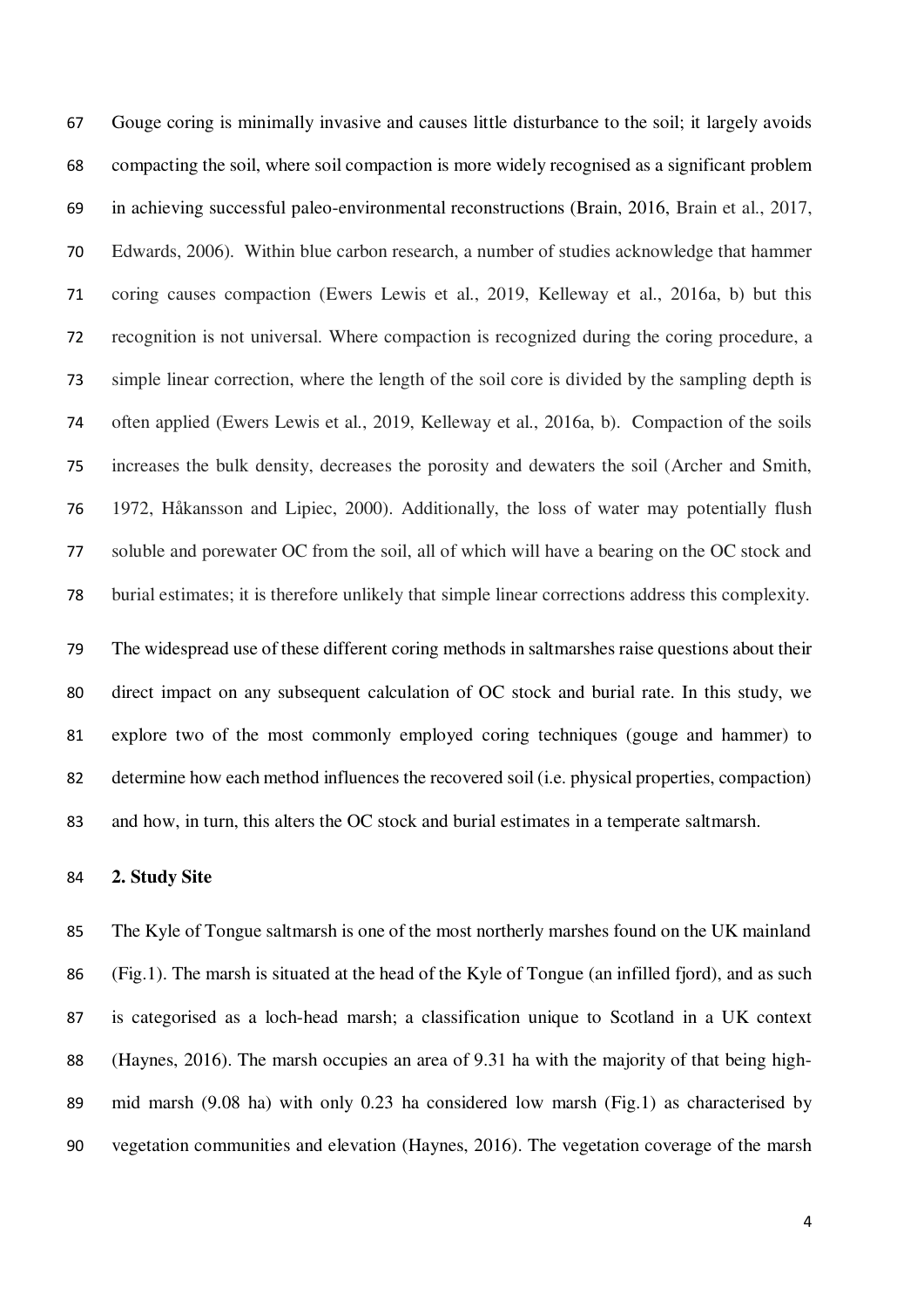is dominated by *Carex flacca, Filipendulo-Iridetum pseudacori, Puccinellia-turf fucoid* and stunted forms of *Phragmites australis*. As with the loch-head marsh type, this vegetation community is only found on the marshes of western and northern Scotland (Adam, 1978, Burd, 1989, Haynes, 2016).



#### 

 **Figure.1** Location map detailing (**a**) the site in context of Scotland and (**b**) Ordnance Survey Map detailing the location of the saltmarsh in relation to the Kyle of Tongue with the high (**orange**) and low marsh (**purple**) highlighted (Haynes, 2016). (**c**) A regional overview. (**d**) Sampling locations across the marsh environments (© Crown copyright and database rights [2019] Ordnance Survey (100025252).

**3. Methods** 

# **3.1 Coring**

 Dual coring (gouge and hammer) was undertaken at four sites on the Kyle of Tongue saltmarsh in November 2018. Three of the core sites were situated along a transect perpendicular to the shoreline, while a fourth site was located on a protruding raised platform to the west of the saltmarsh (Fig.1d). Gouge and hammer cores were collected at each site; the gouge cores were collected first to ensure minimal disturbance of the soils prior to collection of the hammer cores.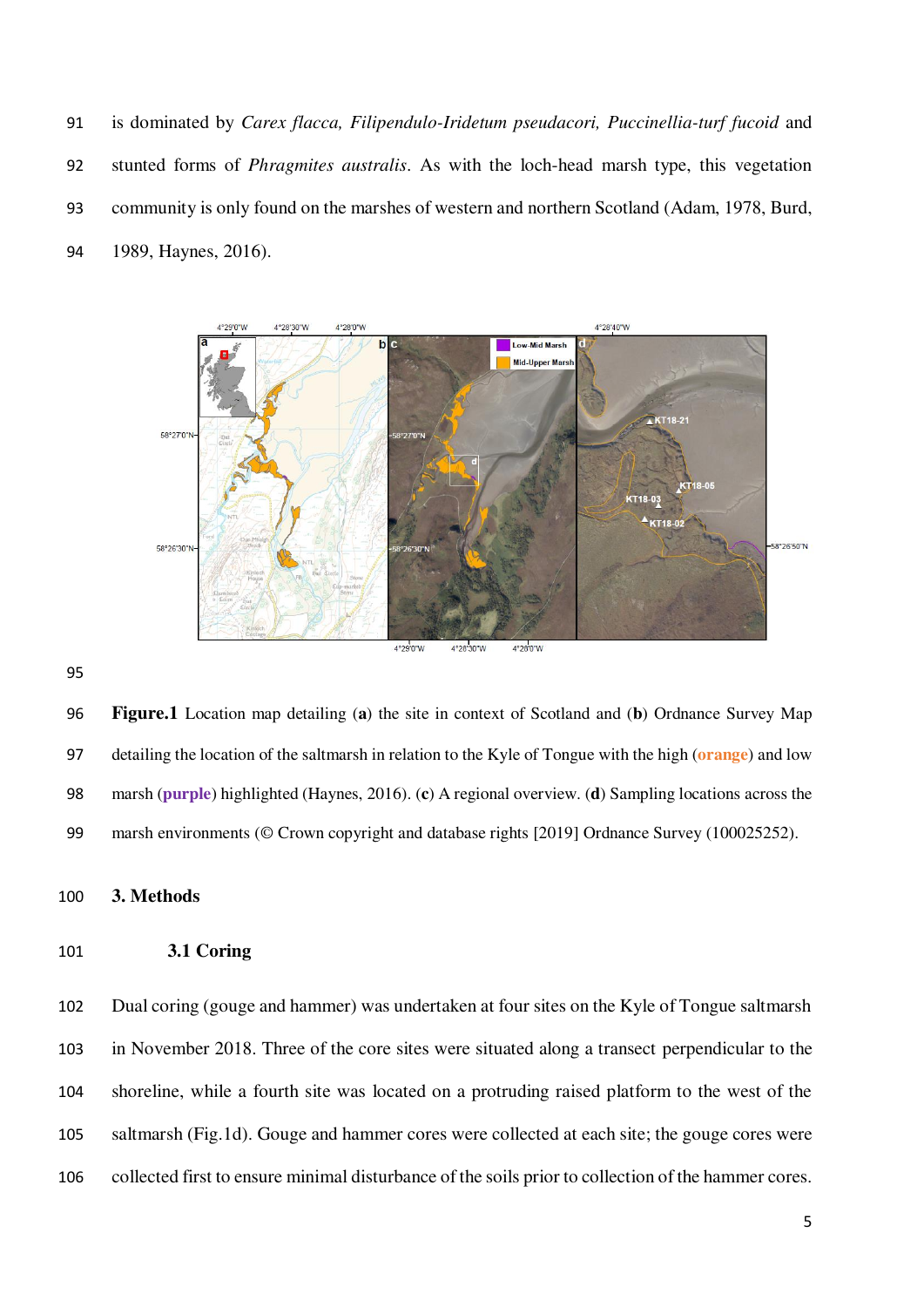The gouge cores were collected using a 1m fixed length core barrel with a 3 cm diameter. The corer was manually pushed into the soil to the point of refusal, rotated and removed. Before removal, the degree of compaction was assessed by measuring the soil surface within the core tube relative to the height of the outer marsh surface; the difference between the measurements was used to calculate compaction (Kelleway et al., 2016b). On site, the core face was cleaned with a sharp knife, photographed and the soil profile described using the Tröels-Smith, (1955) 113 classification scheme for unconsolidated sediments. Once described, fixed volume  $(4 \text{ cm}^3)$  samples were collected every 10 cm along the length of the core. The location and elevation of the core was recorded using DGPS.

 Adjacent hammer cores were collected 25 cm from the gouge core locations; each new location was recorded with DGPS. The core tube consisted of 150 cm lengths of polyvinyl chloride (PVC) piping with a 6.16 cm inner-diameter and a wall thickness of 0.24 cm. The PVC pipe was enhanced with a sharpened bevelled edge to allow more efficient cutting of root material during the insertion of the core tube into the soil. Core tubes were manually hammered into the soil to a depth of 100 cm below the external soil surface. The top of the core was sealed to create a vacuum and the core was pulled out of the soil using a tractor jack. Total compaction was measured in the field by comparing the external and internal elevation of the marsh surface recorded from outside and inside the core tube. The top end of the core was plugged with foam, while both ends were capped and sealed with tape to prevent disturbance during transport. Cores were stored at 4°C in a cold room at the University of St Andrews until processing.

- 
- **3.2 Laboratory Analysis**
- 

# **3.2.1 Physical Properties**

 The hammer cores were cut lengthways and split into working and archive sections; the soils were described using the Tröels-Smith (1955) classification scheme. The distance between the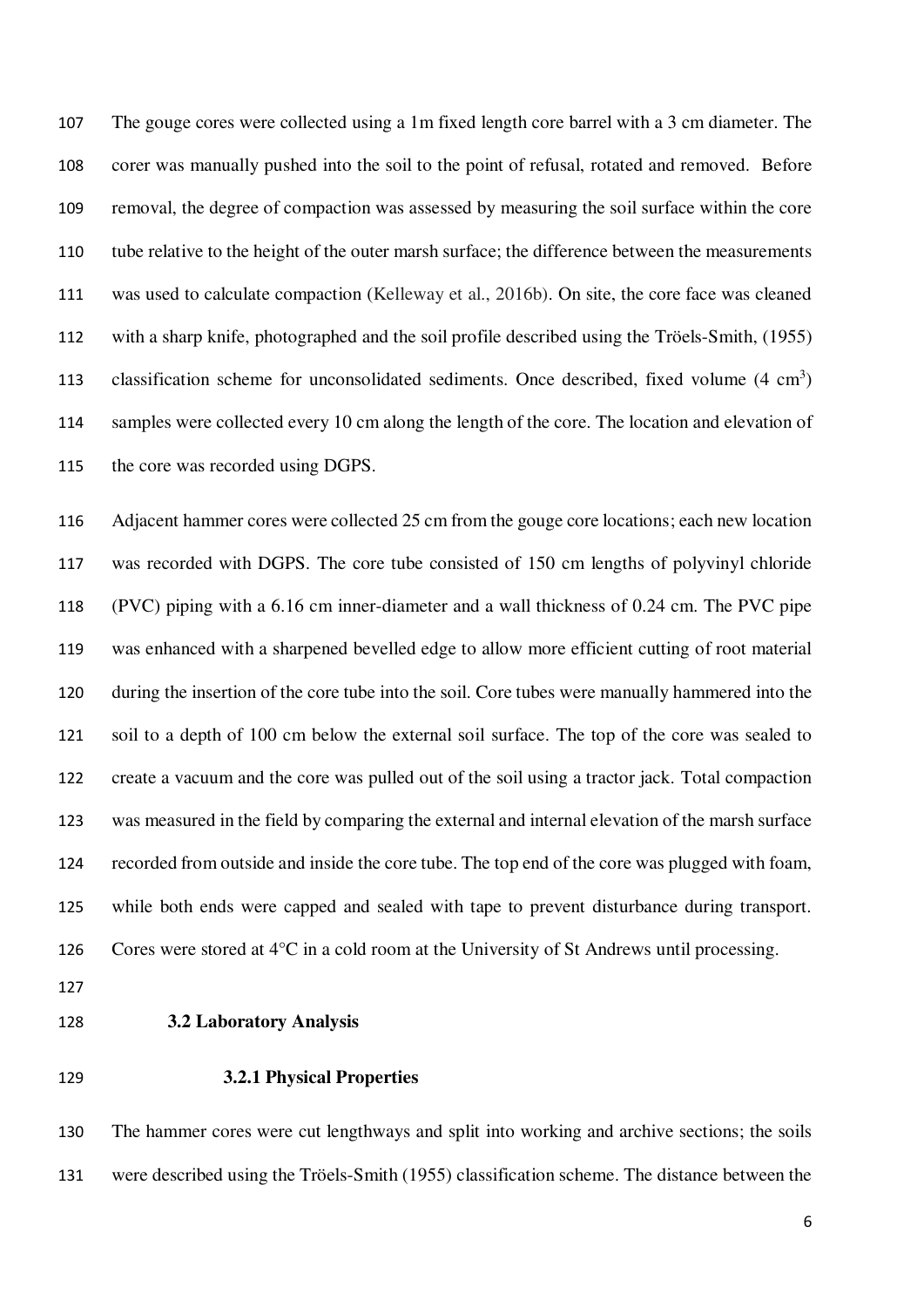core top within the liner was compared to the ground level marked on the linear in the field allowing the total compaction of the core to be determined and assure no additional compaction 134 or expansion has taken place post collection. Fixed volumetric samples  $(4 \text{ cm}^3)$  were extracted at 10 cm intervals throughout the length of the core using a fixed volume sampler (syringe).

 Sub-samples from both the gouge and hammer cores were weighed before and after drying at 50°C for 48 hrs. This data allowed wet bulk density (WBD), dry bulk density (DBD), porosity and water content to be calculated following the standard methodologies (Athy, 1930, Appleby and Oldfield, 1978, Dadey et al., 1992):

140 *Wet Bulk Density* 
$$
(g \, cm^{-3}) = \frac{Wet \, Mass(g)}{Wet \, Sample Volume \, (cm^3)}
$$
 (1)

141 *Dry Bulk Density* 
$$
(g \, cm^{-3}) = \frac{Dry \, Mass(g)}{Wet Sample Volume \, (cm^3)}
$$
 (2)

142 Water Content 
$$
(\%) = \frac{Wet Mass(g) - Dry Mass(g)}{Wet Mass(g)} \times 100
$$
 (3)

143 *Porosity* (%) = 
$$
\frac{Mass\ of\ Water\ in\ the\ soil\ (g)}{Mass\ of\ Water\ in\ the\ soil\ (g) + (\frac{Dry\ Mass\ (g)}{Dry\ Bulk\ Density\ (g\ cm^{-3})})}
$$
(4)

144 The degree of compaction of the soils collected by hammer coring was determined by 145 comparing the thickness of discrete soil horizons observed in the adjacent gouge cores.

# 146 **3.2.2 Elemental Analysis**

 Elemental analysis (EA) was used to quantify the OC content of the saltmarsh soils. The oven dried samples were milled to a powder, and a 10 mg sub-sample was placed in a silver capsule. The soils within the silver capsules were treated with HCl through acid fumigation to remove carbonate (Harris et al., 2001) and, after drying (24 hrs at 50°C), the samples were analysed using an Elementar EL Vario following the methodology of Verardo et al. (1990). Analytical precision was estimated from repeat analyses (*n=18*) of standard reference material B2178 (Medium Organic Content Standard; Elemental Microanalysis, UK); the analytical precision 154 for the OC measurements was  $\pm 0.09\%$ .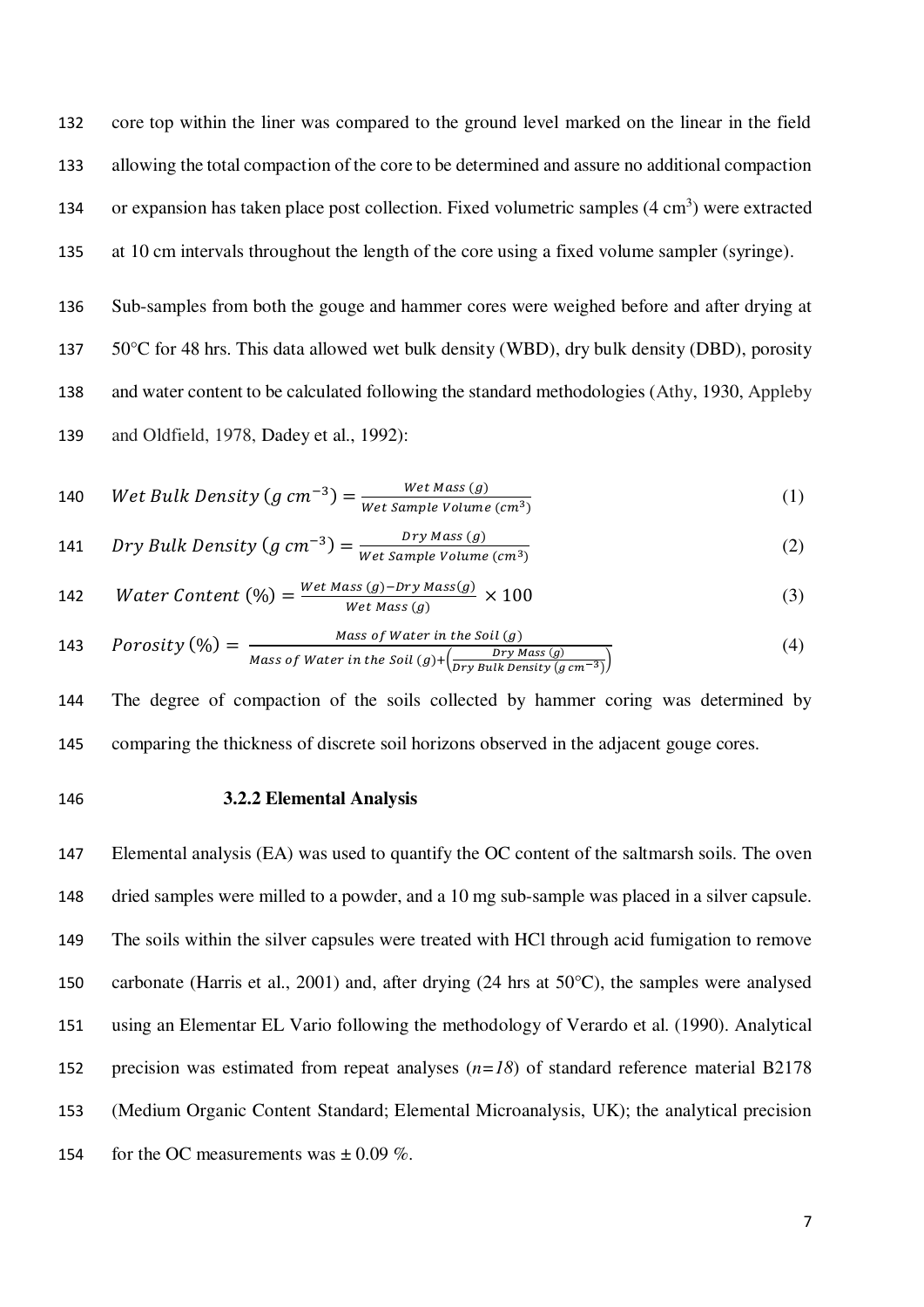## **3.2.3 Assessing OC stocks and burial rates**

 To test the potential impacts of compaction associated with hammer coring on soil mass and OC stock estimations; we undertook a simple test, where we calculated both soil mass (kg) and 158 OC stock (kg) for an area of 1  $m<sup>2</sup>$  using the thickness (m) of the different soil horizons associated with each coring method. The saltmarsh soil mass and OC stocks were calculated down to the depth were the basal silts are introduced in the stratigraphy (Fig.2) as these represent the switch from saltmarsh to intertidal mudflat habitat which is currently not considered a blue carbon environment (Nellemann, et al., 2009). The test assumed that each 163 core was representative of the surrounding  $1 \text{ m}^2$  of saltmarsh soil. Using the data collected from 164 the cores the mass of soil and the OC stock for the soil underlying the  $1 \text{ m}^2$  was estimated. These estimates were made following the standard methodology:

167 *Soil Volume* 
$$
(m^3)
$$
 = *Area*  $(m^2)$  × *Soil Unit Thickness*  $(m)$  (5)

168 *Soil Mass* 
$$
(kg) = Soil Volume(m^3) \times Dry Bulk Density (kg m^{-3})
$$
 (6)

169 *OC Stock* 
$$
(kg) = Solid Mass
$$
  $(kg) \times OC$  *Content*  $(\%)$  (7)

 This approach was used with the stratigraphic data collected from both the hammer and gouge cores, enabling the soil mass and OC stock estimates to be compared in order to assess any effect of coring-related compaction on the soils.

 Sedimentation and mass accumulation rates of saltmarsh soils are commonly calculated using 175 radiometric age control  $(^{210}Pb$  and  $^{137}Cs$ ) (Krishnaswamy et al., 1971, Appleby and Oldfield, 1978). Dry bulk density and porosity are key to these calculations. In order to test the effect of soil compaction on calculated sedimentation and mass accumulation rates, we have used a previously published (Barlow et al., 2014) radiometric age model from a core collected using a wide dimeter gouge corer from the same location as core KT-18-03. The new DBD and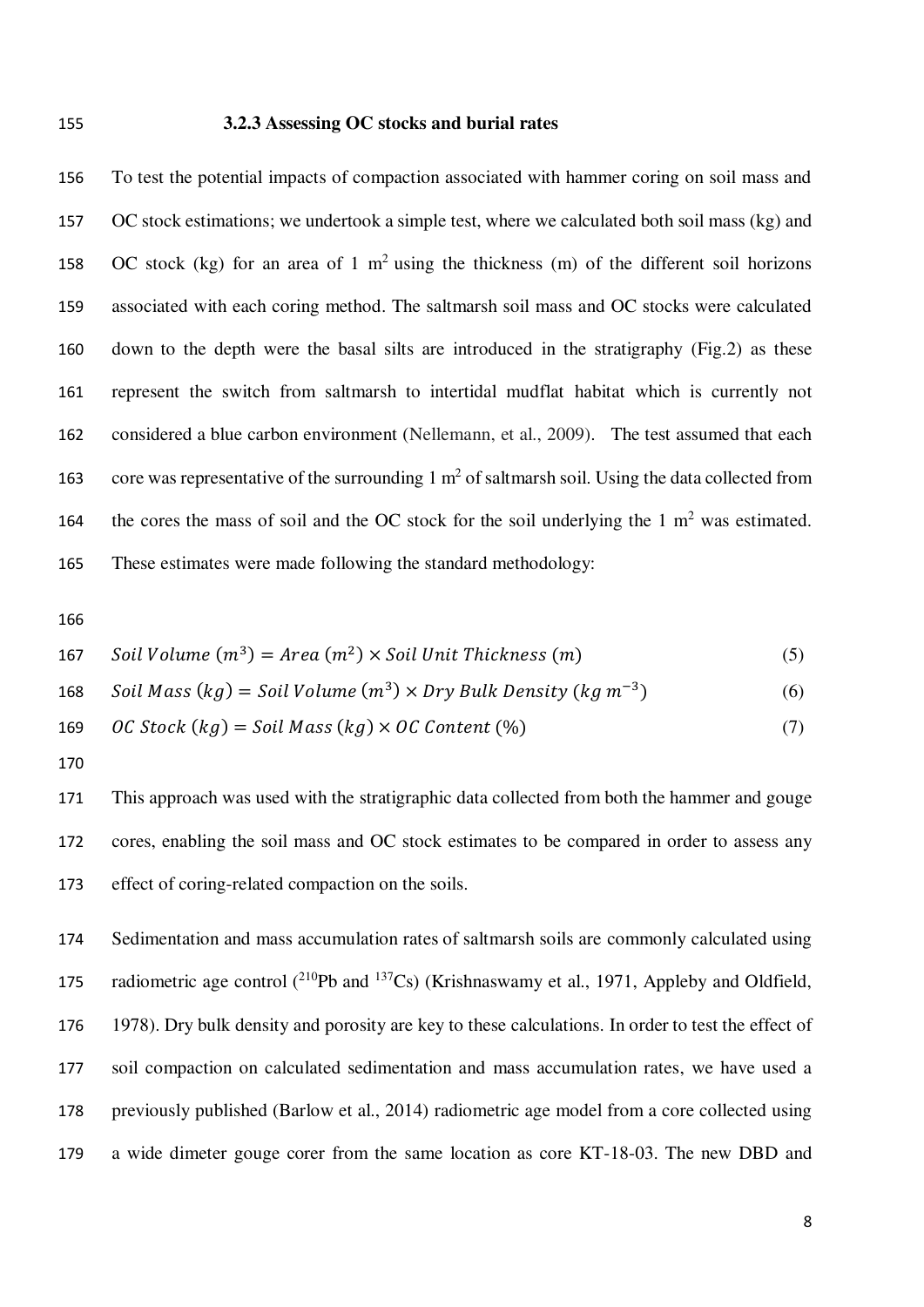porosity data from the gouge and hammer cores collected at site KT-18-03 were used, together with the original radiometric age control data, to recalculate the most common age-depth methods: simple linear interpolation, the constant rate of supply (CRS) model (Appleby and Oldfield, 1978) and the constant initial concentration (CIC) model (Robbins and Edgington 1975).

**4. Results and Interpretation** 

#### **4.1 Saltmarsh Soil Profiles**

 The soil profiles of the Kyle of Tongue saltmarsh have four main units, with a fibrous peat (*Turfa herbacea*) surficial layer overlying humified peat (*Substantia humosa*) and organic rich silt, which sits upon a basal layer of marine mud (Fig.2), (and further summarised in Barlow et al, 2014). Core KT18-05, the more seaward core of the main transect, however, differs from the others in that it lacks the surficial fibrous peat layer and has a thin layer of humified peat capping the underlying silts. In places, iron (Fe) staining is observed in the silt layer, indicating the presence of Fe oxides, most likely a consequence of increased oxygen penetration into the soil layer (Luther III et al., 1992, Kostka, and Luther III, 1994) at this site. The soil units themselves differ significantly in thickness between coring sites, with the fibrous peat ranging from 4-9 cm, the humified peat ranging from 120-310 cm and the organic rich silts ranging from 70-350 cm (Fig.2). The hammer core generally penetrated further into the basal silty mud than the gouge core.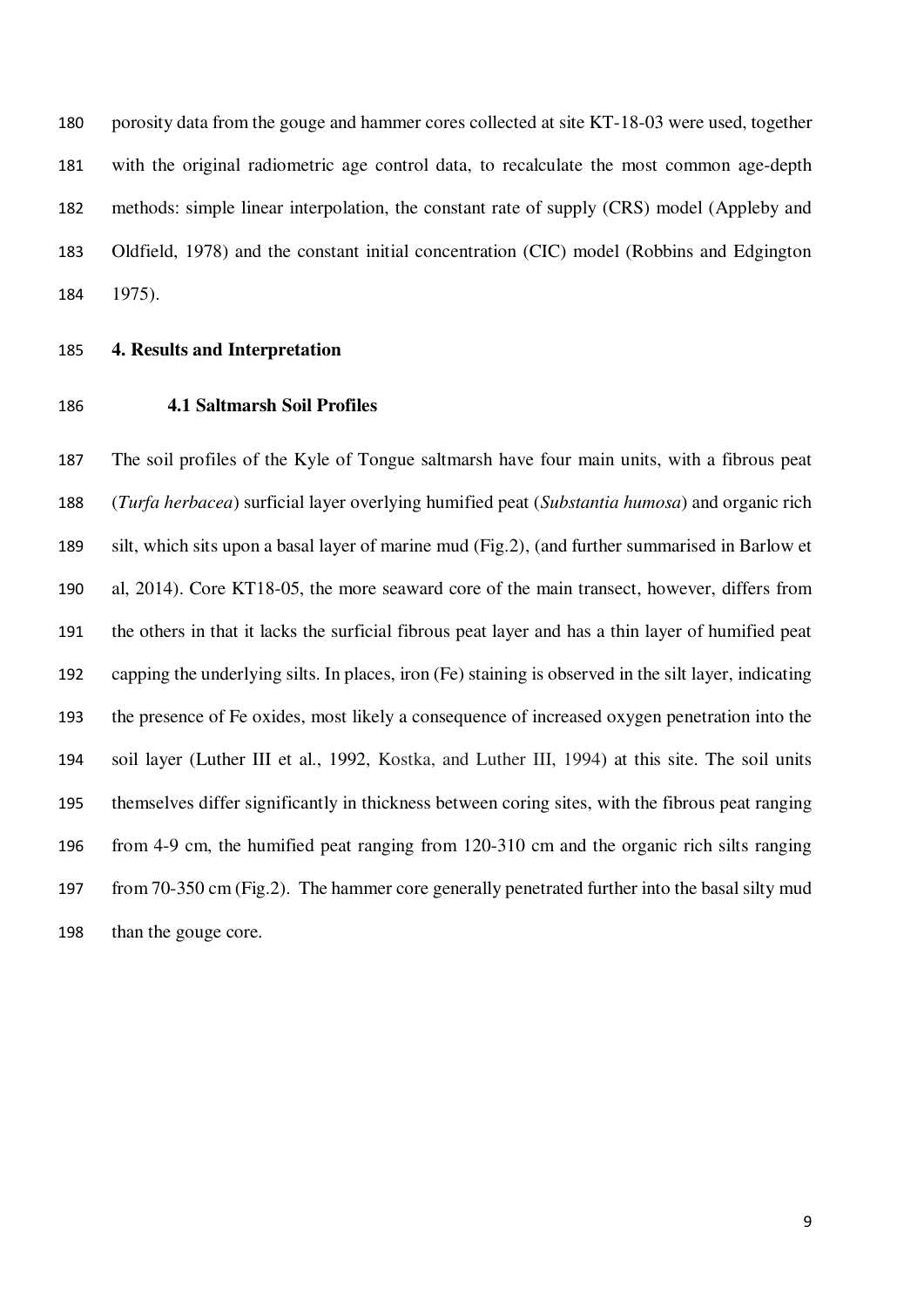



 **Figure 2.** Comparison of the effects of the coring method on the soil profiles, OC content and dry bulk density across the four sites. The grey lines represent the difference in cumulative depth (cm) of the soil horizons in each core as described by the Tröels-Smith classification scheme (1955). The thickness of the different soil units can be found in the supplementary table 2.

- 
- 
-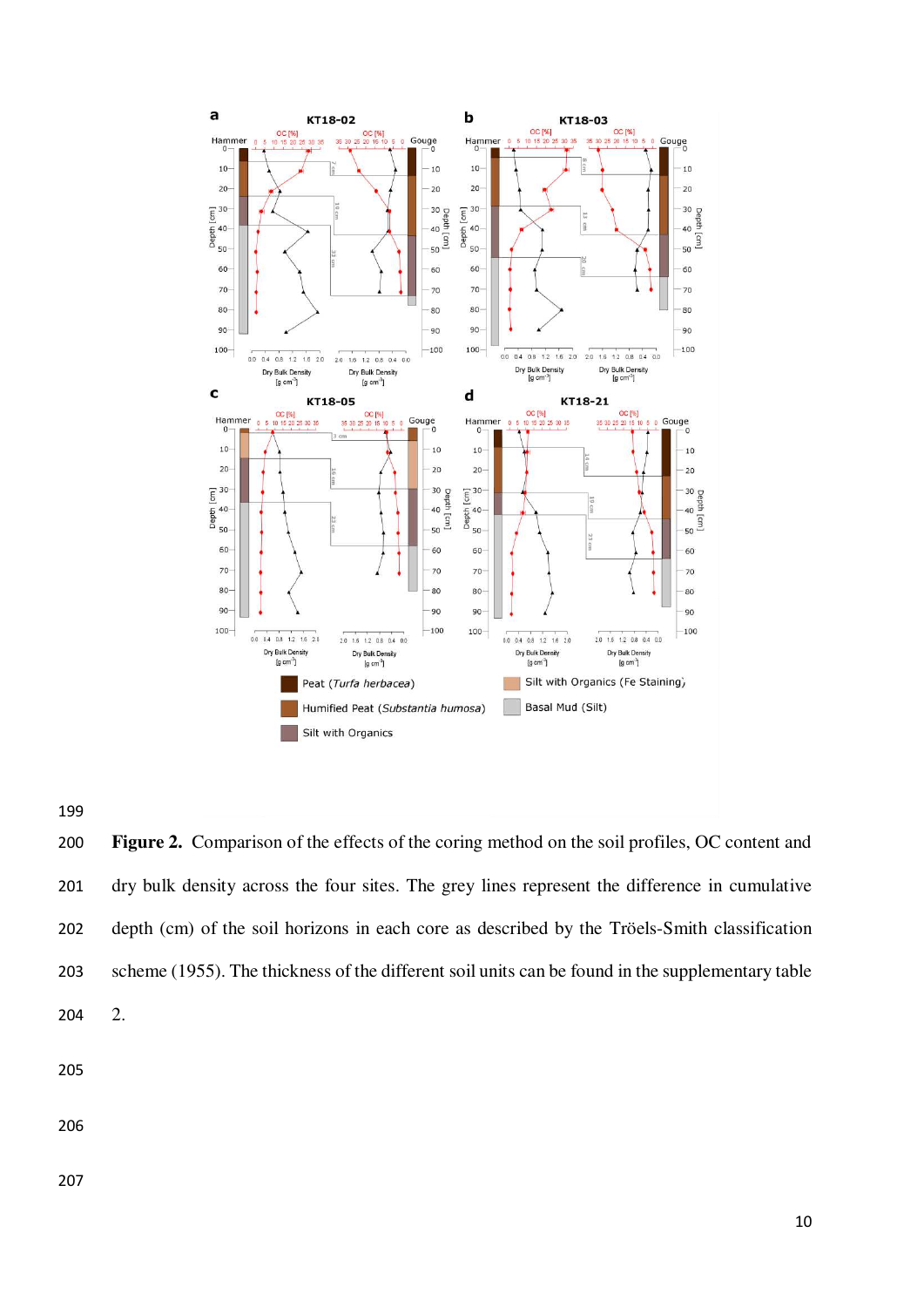#### **4.2 Compaction**

 By comparing the soil profiles obtained from the hammer cores (both in the field and the laboratory) to those recorded from the gouge cores, where compaction observed in the field 211 was minimal  $(2\%)$ , it is estimated that the soils from the hammer cores were compacted by between 22.9% and 27.8% (Fig.3). The laboratory-based compaction calculations compare favourably to the field-measurements, confirming that the field-based estimates of total depth compaction are robust (Fig.3). KT18-02 and 03 are the only cores where the field measurements are exceeded by the laboratory-based estimates of compaction. This is potentially due to the stretching (a piston effect) of certain soil horizons during extraction. For example, it was observed upon extraction of core KT18-03 that the degree of overall compaction had reduced from the *in situ* measurements in the field. Indeed, when the soil profile is examined in greater detail, the equivalent silt unit in the hammer core is thicker than that in the adjacent gouge core, further suggesting that stretching of the soil profile has taken place whilst extracting the material from the ground (Fig.3).



 **Figure 3.** Comparison of field- and laboratory-based measurements of total soil compaction (%) in the four hammer cores.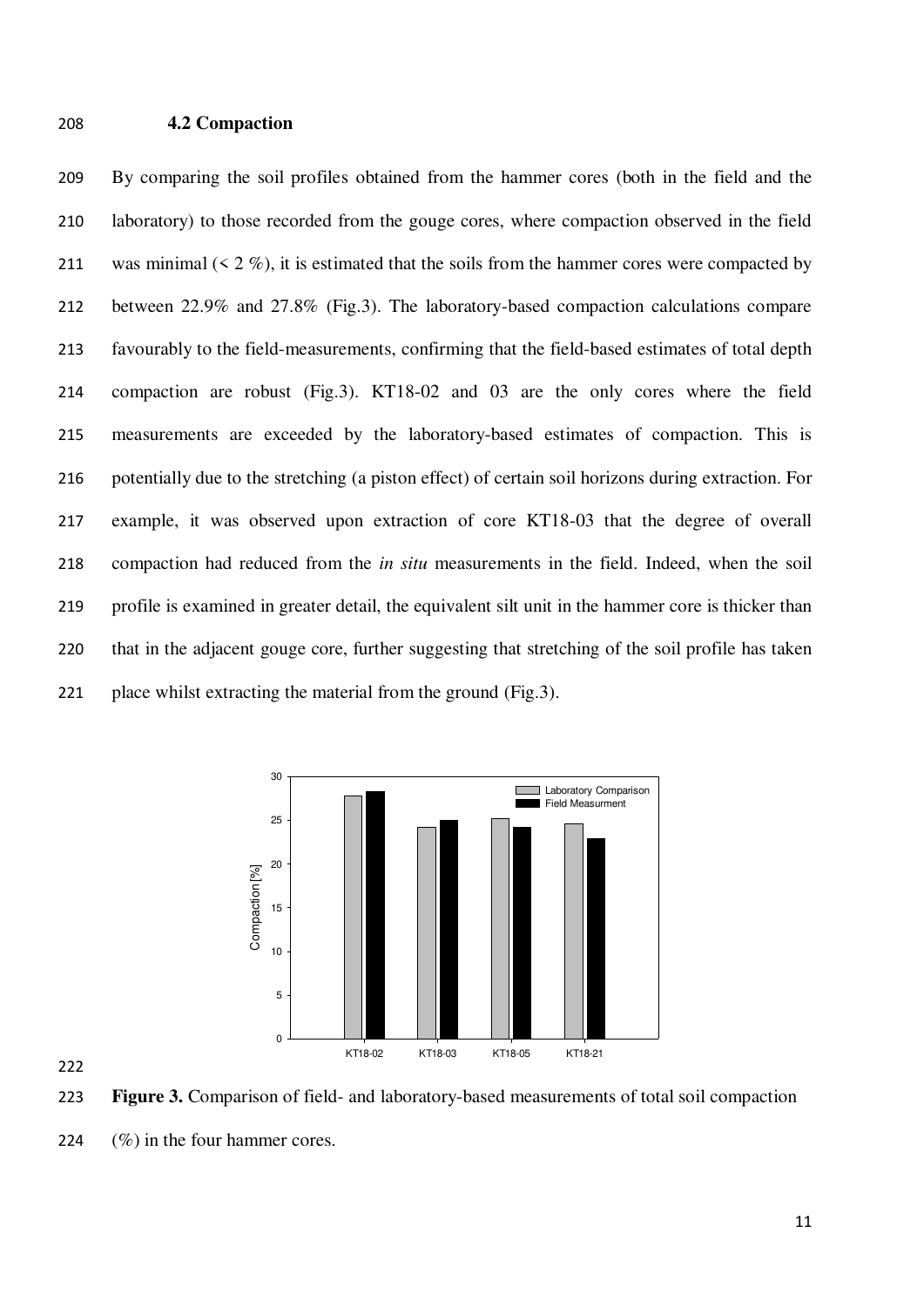These measurements are useful to quantify the total amount of compaction which has occurred during the coring process, but they don't provide the required insight into the degree of compaction of the individual soil units. However, by comparing the adjacent soil profiles recovered from the two coring techniques, the level of compaction for each of the soil units 230 can be calculated (Table 1).

|             |                         | <b>Mean Dry Bulk</b><br>Density $(g \text{ cm}^{-3})$ |               | <b>Mean Water</b><br>Content $(\% )$ |               | Porosity $(\% )$ |               | Compaction<br>$(\%)$ |
|-------------|-------------------------|-------------------------------------------------------|---------------|--------------------------------------|---------------|------------------|---------------|----------------------|
| <b>Site</b> | <b>Soil Unit</b>        | Gouge                                                 | <b>Hammer</b> | Gouge                                | <b>Hammer</b> | Gouge            | <b>Hammer</b> | <b>Hammer</b>        |
| KT18-02     | Peat                    | 0.39                                                  | 0.36          | 70.09                                | 25.14         | 51.69            | 45.67         | 53.85                |
|             | <b>Humified Peat</b>    | 0.45                                                  | 0.67          | 58.90                                | 36.11         | 53.94            | 41.68         | 21.4                 |
|             | Silt with Organics      | 0.70                                                  | 0.62          | 45.25                                | 42.01         | 45.93            | 36.96         | 25                   |
| KT18-03     | Peat                    | 0.23                                                  | 0.27          | 81.36                                | 23.86         | 46.09            | 44.46         | 63.64                |
|             | <b>Humified Peat</b>    | 0.24                                                  | 0.39          | 71.83                                | 30.76         | 46.89            | 38.01         | 20.51                |
|             | Silt with Organics      | 0.40                                                  | 0.90          | 58.76                                | 49.94         | 46.13            | 39.51         | $-19.23$             |
| KT18-05     | <b>Humified Peat</b>    | 0.61                                                  | 0.59          | 58.42                                | 42.78         | 44.24            | 33.28         | 50                   |
|             | Silt with Organics (Fe) | 0.60                                                  | 0.81          | 43.22                                | 54.73         | 40.23            | 34.05         | 53.85                |
|             | Silt with Organics      | 0.79                                                  | 0.88          | 36.63                                | 60.92         | 36.11            | 33.75         | 28.13                |
| KT18-21     | Peat                    | 0.36                                                  | 0.43          | 67.55                                | 35.65         | 43.67            | 40.58         | 60.87                |
|             | <b>Humified Peat</b>    | 0.54                                                  | 0.60          | 57.33                                | 42.56         | 44.82            | 41.68         | 21.21                |
|             | Silt with Organics      | 1.02                                                  | 0.98          | 36.82                                | 61.05         | 38.49            | 37.13         | 61.11                |

| 232 | <b>Table 1.</b> Comparison of the dry bulk density (g cm <sup>-3</sup> ) and water content (%) of the saltmarsh |
|-----|-----------------------------------------------------------------------------------------------------------------|
| 233 | soils across the four coring sites, using the two coring methods. Additionally, the degree of                   |
| 234 | compaction $(\%)$ for each soil unit calculated by comparing the thickness of each soil unit                    |
| 235 | (Fig.2) from the gouge and hammer cores (negative compaction values are indicative of                           |
| 236 | stretching).                                                                                                    |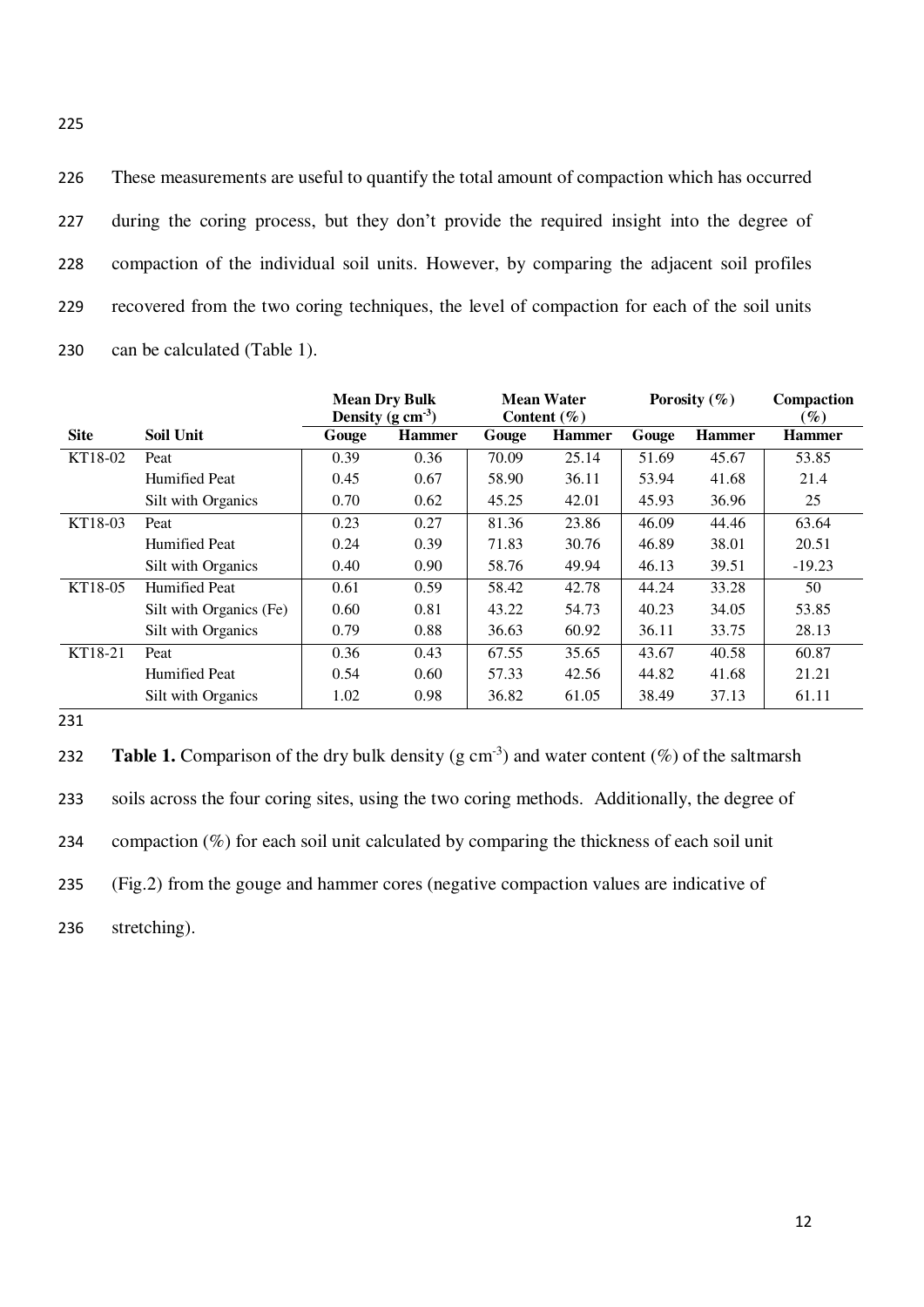The surficial layers of fibrous and humified peat experience the greatest compaction (Table 1). In core KT18-05, we observe above average compaction of the silt layer (Table 1), most likely due to the thin overlying peat layers (Fig.2). The compaction of the soil profiles significantly dewatered the upper peat units, which in turn increases soil DBD (Table 1). It was hypothesised 241 that dewatering of the soils would flush the soluble OC from the compacted sediment and, in 242 turn, evacuate porewater dissolved organic carbon (DOC) and reduce the measured OC content. However, a comparison of the down core OC content of the sediments obtained by both coring methods (Fig.2) indicates only minimal differences between OC content. These differences in OC are well within the range of natural variability and we therefore conclude that coring compaction in itself does not directly impact the relative (%) OC content of saltmarsh soils.

#### **4.3 Consequences for OC stock and burial estimations**

 The alteration (generally reduction) in the thickness of the individual soil units, combined with increases in DBD associated with the hammer coring technique, are likely to alter soil mass and OC stock estimates. However, the reduction in soil thickness and increase in DBD may act to offset one another, while still resulting in accurate estimates of soil mass and OC stock. Saltmarsh soil mass and OC stock estimates differ between the hammer and gouge cores for all sites (Table 2). The hammer cores KT18-02, 05 and 21 all overestimate the normalized soil 254 mass by between 3.9 - 37 % in comparison to the gouge core estimates. The resulting OC stocks derived from these cores are also overestimated by between 14.8 to 22%. KT18-03 differs from the other sites in that the hammer core estimates are slightly lower than the gouge equivalents for both the soil mass and OC stock (Table 2). This difference is potentially a consequence of the material stretching when the core was removed from the ground (Fig.2), resulting in a soil profile similar to that observed in the gouge core.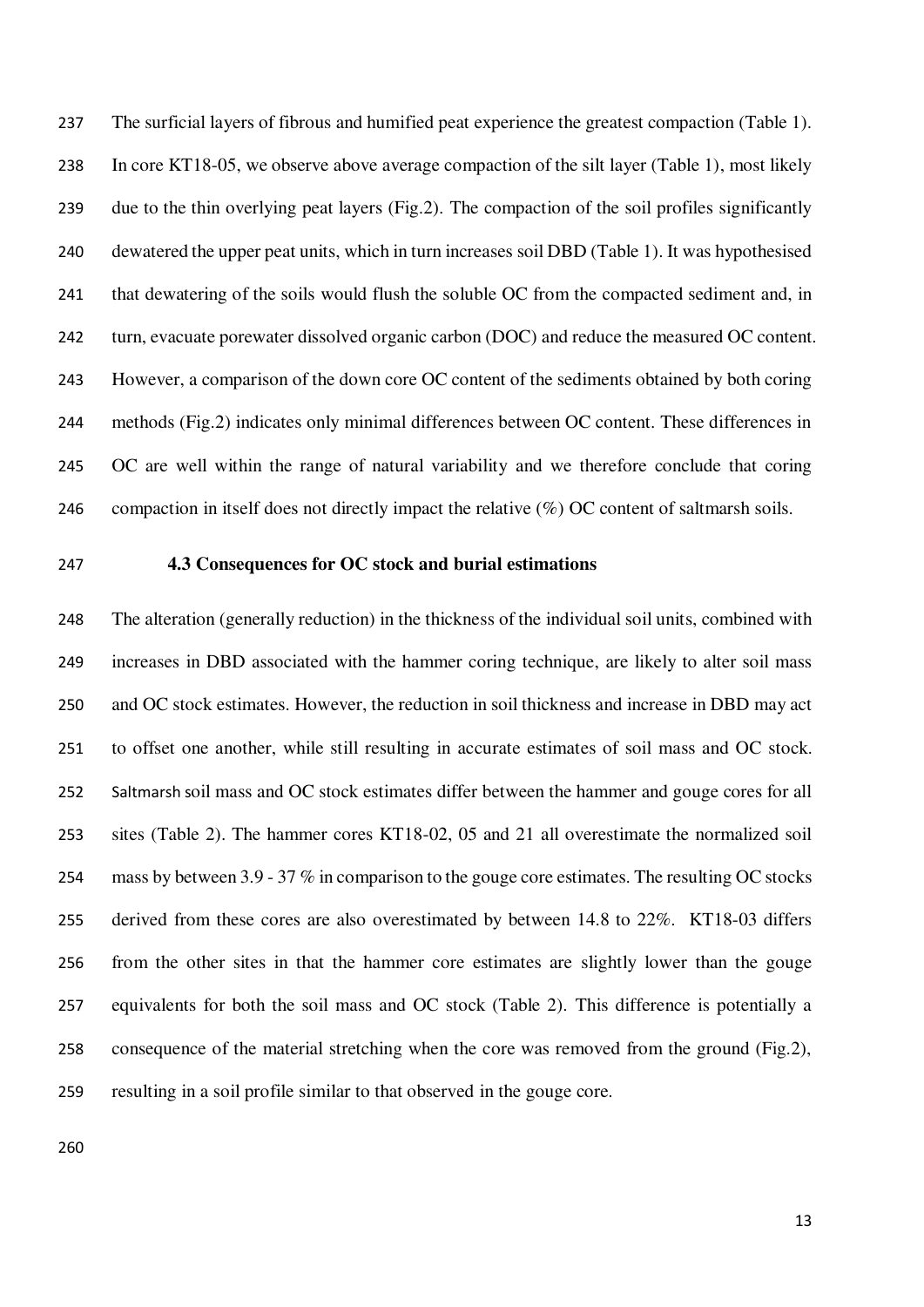|             |                      |                       | Soil Mass (kg)     | OC Stock (kg)        |               |  |
|-------------|----------------------|-----------------------|--------------------|----------------------|---------------|--|
| <b>Site</b> | Soil Unit            | Gouge                 | <b>Hammer</b>      | Gouge                | <b>Hammer</b> |  |
| KT18-02     | Peat                 | 21.6                  | 41.3               | 6.2                  | 10.8          |  |
|             | Humified Peat        | 120.3                 | 117.1              | 19.8                 | 16.7          |  |
|             | Silt with Organics   | 237.1                 | 235.0              | 5.7                  | 9.6           |  |
|             | <b>Total</b>         | 379                   | 393.4              | 31.6                 | 37.1          |  |
|             | Difference (H-G)     |                       | $+14.4$ kg (3.9 %) | +5.5 kg $(14.8\%)$   |               |  |
| KT18-03     | Peat                 | 10.7                  | 25.6               | 3.37                 | 7.4           |  |
|             | <b>Humified Peat</b> | 129.5                 | 124.7              | 32.74                | 31.1          |  |
|             | Silt with Organics   | 233.4                 | 163.1              | 24.34                | 19.5          |  |
|             | <b>Total</b>         | 373.6                 | 313.1              | 60.46                | 57.9          |  |
|             | Difference (H-G)     | $-60.5$ kg $(16.1\%)$ |                    | $-2.56$ kg $(4.2\%)$ |               |  |
| KT18-05     | <b>Humified Peat</b> | 23.7                  | 56.1               | 2.06                 | 5.0           |  |
|             | Silt with Organics   | 437.5                 | 447.8              | 15.47                | 17.5          |  |
|             | <b>Total</b>         | 461.3                 | 503.9              | 17.53                | 22.5          |  |
|             | Difference (H-G)     | $+42.6$ kg $(8.5\%)$  |                    | $+5.0$ kg (22.1 %)   |               |  |
| KT18-21     | Peat                 | 38.6                  | 92.8               | 4.4                  | 13.7          |  |
|             | Humified Peat        | 156.8                 | 187.3              | 17.1                 | 18.1          |  |
|             | Silt with Organics   | 72.7                  | 143.2              | 6.0                  | 2.78          |  |
|             | <b>Total</b>         | 268.12                | 423.2              | 27.5                 | 34.0          |  |
|             | Difference (H-G)     | +155.2 kg $(36.7\%)$  |                    | $+6.5$ kg (19.2 %)   |               |  |

262

**Table 2.** Soil mass and OC stock estimates for  $1 \text{ m}^2$  of saltmarsh using the thickness of each 264 unit measured from each of the cores.

265

 While the differences between the gouge and hammer core-derived OC stocks may seem relatively small (-2.56 to 6.51 kg) it is worth highlighting that these estimates are for an area 1 268 m<sup>2</sup>. When these estimates are scaled up to the total area of the Kyle of Tongue saltmarsh (9.31) ha), itself a relatively small saltmarsh by UK standards, the OC stock calculation could result in an underestimation of 238 tonnes OC all the way to an overestimation of 606 tonnes OC, if the hammer coring method was employed in deriving those soil OC stocks.

272 Furthermore, as bulk density and porosity are essential components required for the successful 273 radiometric age-calculation of soil profiles (Appleby and Oldfield, 1978, Appleby, 2002) these

- 274 coring-related compaction changes will directly impact the calculation of OC burial rates. By
- 275 inputting the DBD and porosity value calculated for the gouge and hammer core from site KT-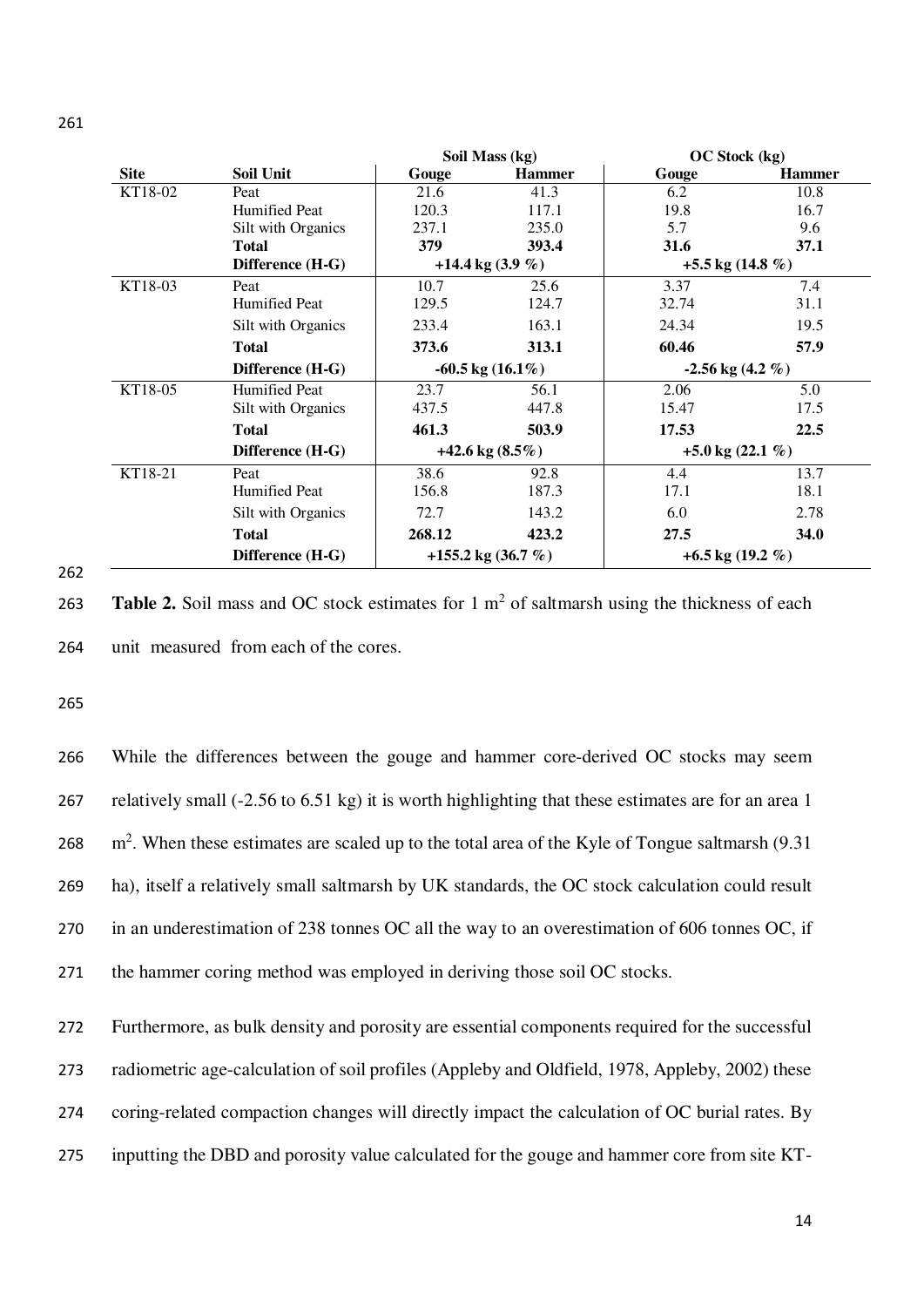18-03 into the Barlow et al. (2014) radiometric age model, the effect of compaction can be assessed. The outputs from the age model (Fig.4) show that the age profile and mass accumulation rate calculated from the gouge core does differ from that of Barlow et al. (2014) but this difference is minor. The age models (CRS, CIC and simple linear) developed for the hammer core significantly diverge from both that of Barlow et al. (2014) and that calculated for the gouge core. Furthermore, the increase in DBD significantly increases the mass accumulation rate to almost double that of the gouge core; this artificially increased mass accumulation rate will therefore propagate into significantly increased OC burial rate estimates in hammer cores.





287 **Figure 4.** The effect of compaction on radiometric dating (based on original data from the Kyle 288 of Tongue reported by Barlow et al., 2014) of cores collected from site KT-18-03 using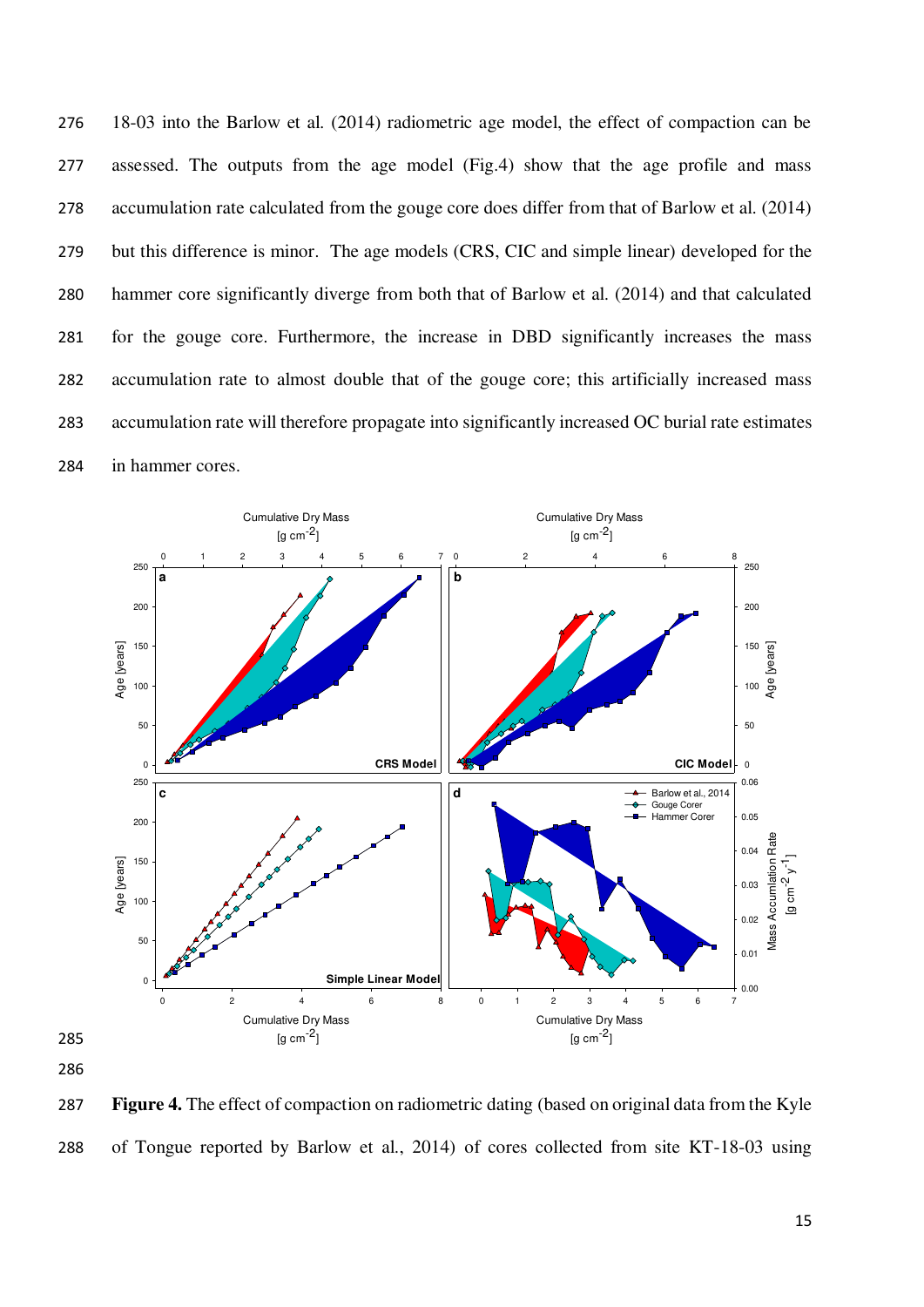different calculation approaches (**a**) constant rate of supply (CRS) model (Appleby and Oldfield, 1978). (**b**) Constant initial concentration (CIC) model (Robbins and Edgington 1975). (**c**) Simple linear model (**d**) Mass sedimentation rates calculated from the CRS model.

# **5. Discussion**

 The comparison of the two coring techniques clearly highlights that hammer coring can cause significant compaction and alter the physical properties of collected saltmarsh soils (Fig.2). While soil compaction using the hammer coring method has previously been observed in saltmarshes (Callaway et al., 2012, Ewers Lewis et al., 2019, Kelleway et al., 2016a, b, Unger et al., 2016), the consequences of compaction are rarely discussed in light of their impact on OC stock and burial estimates.

 OC stock estimates are calculated using the thickness of a soil unit and DBD, yet both these properties are shown to have been altered during hammer coring (Fig.2). By comparing the soil profiles collected in the gouge compared to the hammer cores, we observe that hammer coring has a significant impact, by both reducing the thickness of each soil unit and increasing the DBD, which generally leads to an overestimation of the saltmarsh soil OC stock (Table 2). Yet the degree of this uncertainty in OC stock is highly variable because each unit within the soil profile compresses by different amounts (Table 1). This highlights that the linear corrections used to compensate for coring-related compaction (Ewers Lewis et al., 2019, Kelleway et al., 2016a, b) would be unsuitable to deal with the stratigraphic complexity of the soils examined here. In saltmarshes with complex soil profiles (i.e. multiple different soil units), we have shown that hammer coring is unsuitable for the calculation of OC stocks and should be avoided. Callaway et al., (2012) suggested that where compaction was >3 cm in cores of 50 cm length,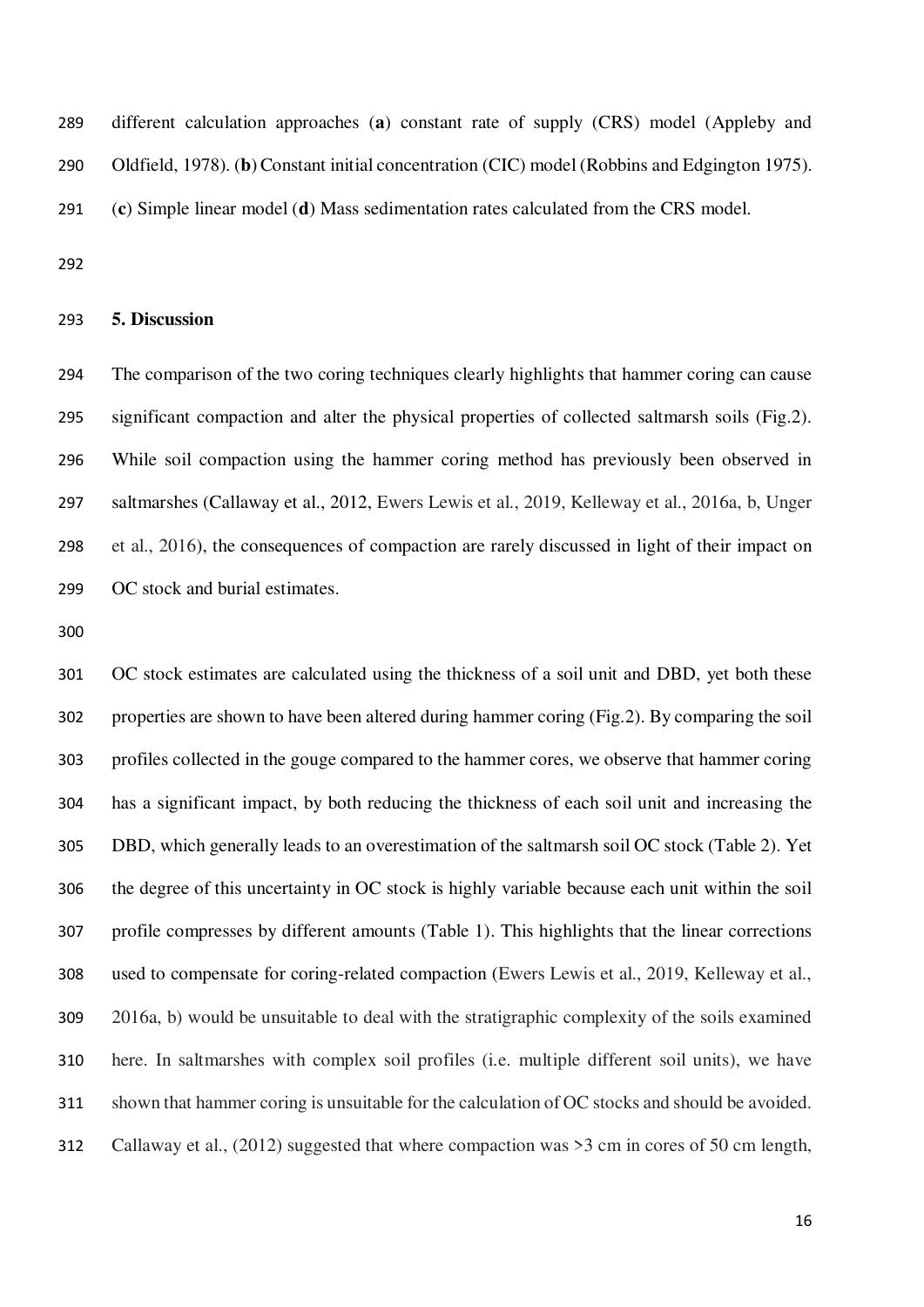that those cores should not be used for OC stock calculations; we consider this to be a reasonable suggestion.

 OC burial rates for the recent past (last 150 years) are often calculated from chronologies 317 produced from  $^{210}Pb$  and  $^{137}Cs$  radiometric dating of soils, while long-term burial rates are often 318 estimated using radiocarbon  $(^{14}C)$ . DBD and porosity are key components to the measurement and production of radiometric chronologies (Appleby and Oldfield, 1978, Appleby, 2002). As compaction changes both of these soil properties, the resultant radiometric chronologies will be compromised (Fig.4). Johannessen and Macdonald (2016), for example, have recently 322 critically reviewed the misunderstanding and use of  $^{210}Pb$  dating, arguing that this has resulted in significant overestimation of OC burial in seagrass soils. However, soil compaction during the coring process and resulting errors in the <sup>210</sup>Pb chronology were not considered by Johannessen and Macdonald, (2016) nor in the response by Arias-Ortiz et al., (2018). For the reason discussed, there are few studies which use hammer cores for dating in saltmarshes (Boyd et al., 2017, Unger et al., 2016) and as there is no way to correct for the alteration to any complex soil profile, OC burial rates derived from hammer cores should be treated with caution.

 The advantages to hammer coring are its low cost, provision of large quantities of sample material and its application in settings and soils where other corers would struggle to recover sediments (i.e. submerged soils, sands). Indeed, this explains why the hammer coring method is so widely used for seagrass sampling, for example. However, in saltmarshes, other effective coring options are available and are therefore preferable.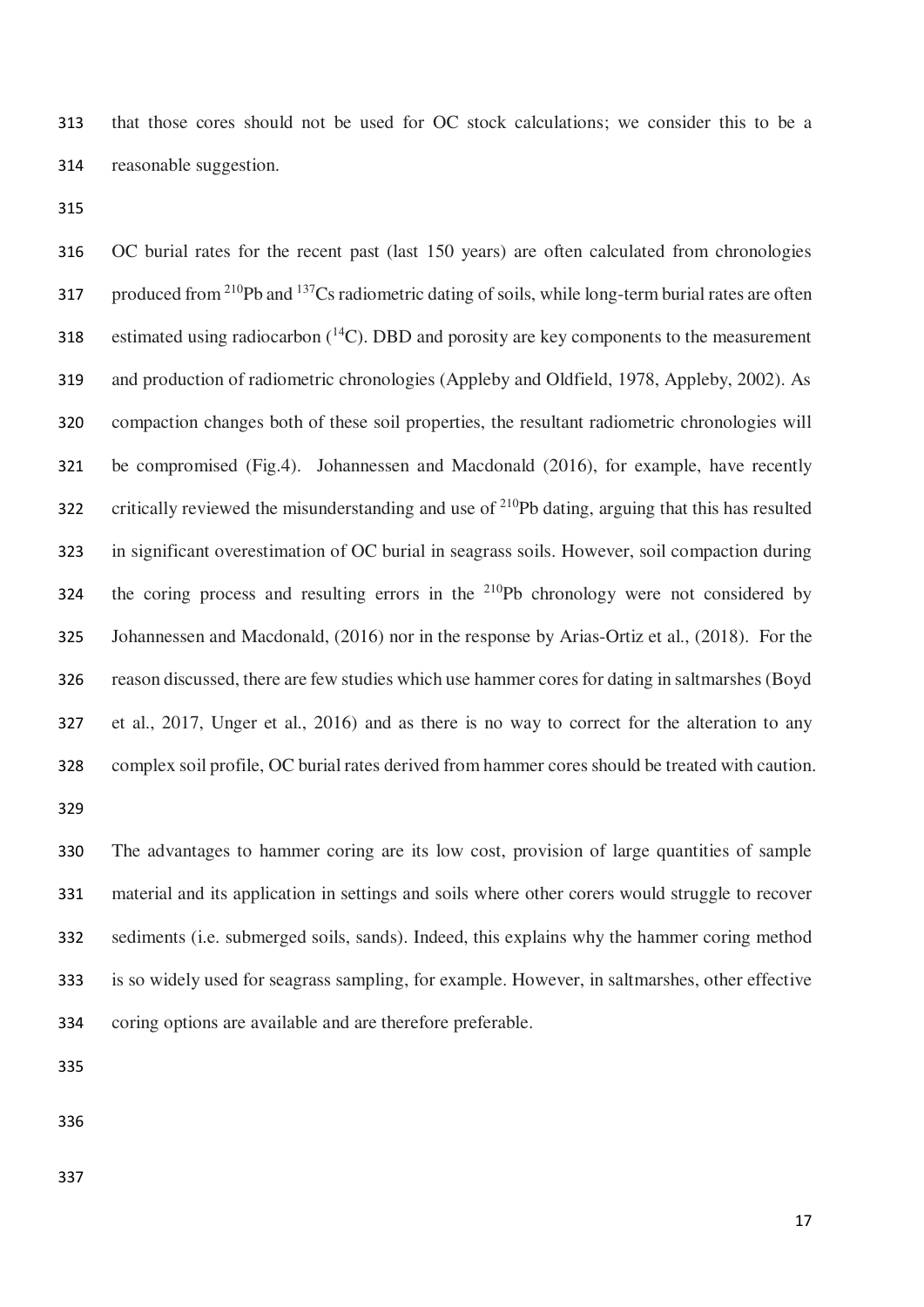#### **6. Recommendations**

 By comparing gouge and hammer cores, we show that the hammer coring method is unsuitable for the reliable estimation of OC stocks and burial rates in saltmarsh soils. We acknowledge that in some environments and sediment types hammer coring is the only viable, practical option. In these circumstances, some simple steps can be taken to improve research outcomes: (**i**) report if compaction took place and the correction factor applied; (**ii**) provide a description of the soil profile; (**iii**) set a threshold (e.g >3cm for 50cm cores, Callaway et al., 2012) for compaction which, if exceeded, will preclude the cores being used for OC stock estimates; (**iv**) avoid the dating of bulk soil samples collected by hammer cores. While the above steps will not resolve all of the coring-related issues identified in this study, they will allow the calculation of OC stocks with an appropriate reporting of potential errors due to compaction. Where possible, we therefore strongly recommend the use of tried and tested coring methods, such as gouge and Russian corers, which provide a strong foundation to reliably estimate saltmarsh blue carbon stocks and burial rates.

#### **Acknowledgments**

 This work was supported by the Natural Environment Research Council (grant NE/R010846/1) Carbon Storage in Intertidal Environments (C-SIDE) project. Further we would like to thank Luis Rees-Hughes (University of Leeds) for field assistance.

### **References**

 Adam, P. (1978). Geographical variation in British saltmarsh vegetation. The Journal of Ecology, 339-366.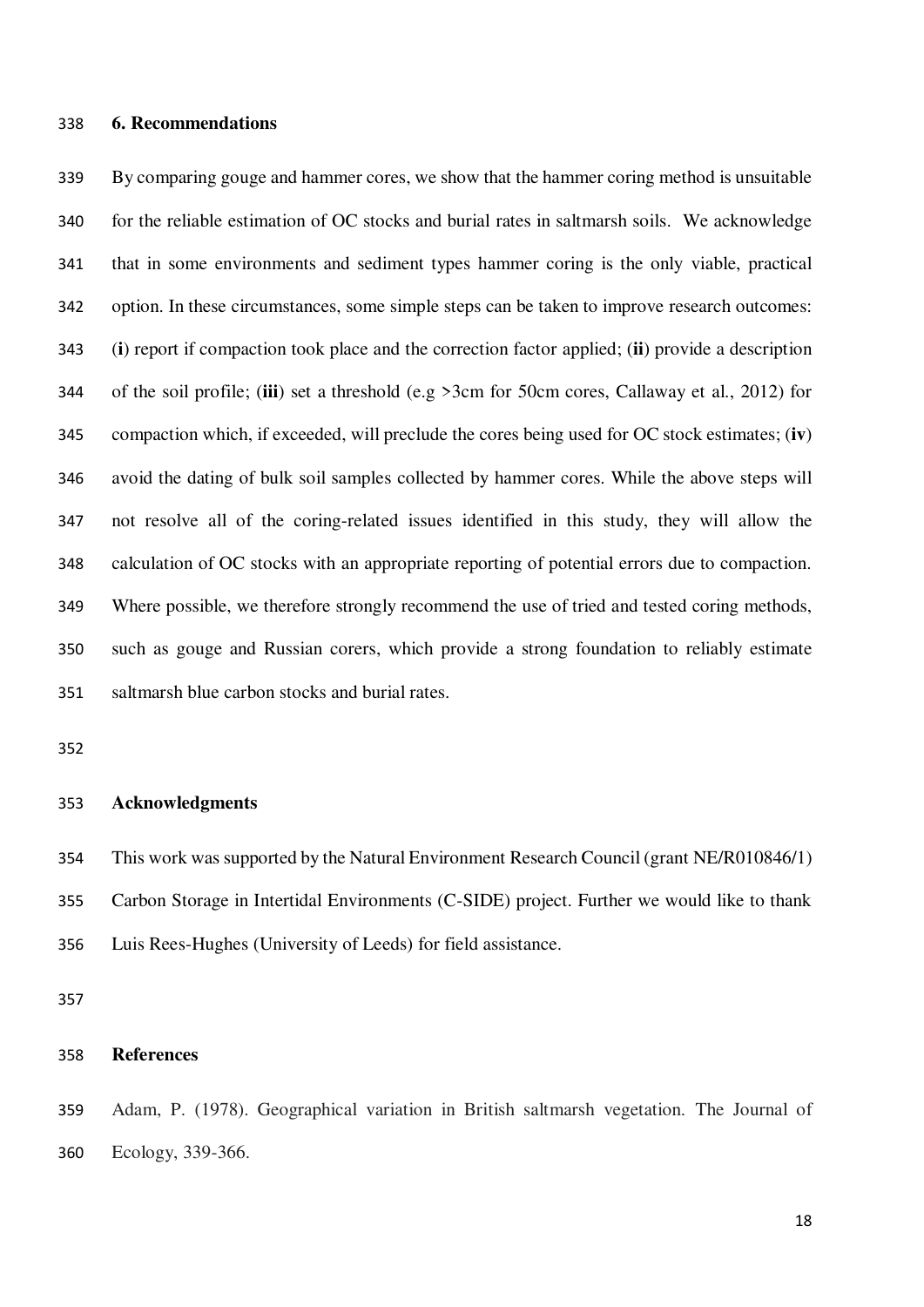- Appleby, P. G. (2002). Chronostratigraphic techniques in recent sediments. In *Tracking environmental change using lake sediments* (pp. 171-203). Springer, Dordrecht.
- Appleby, P. G., & Oldfield, F. (1978). The calculation of lead-210 dates assuming a constant rate of supply of unsupported 210Pb to the sediment. Catena, 5(1), 1-8.
- 
- Archer, J. R., & Smith, P. D. (1972). The relation between bulk density, available water capacity, and air capacity of soils. *Journal of Soil Science*, *23*(4), 475-480.
- Arias-Ortiz, A., Masqué, P., Garcia-Orellana, J., Serrano, O., Mazarrasa, I., Marbà, N., ... & Duarte, C. M. (2018). Reviews and syntheses: 210Pb-derived sediment and carbon accumulation rates in vegetated coastal ecosystems–setting the record straight.
- Athy, L. F. (1930). Density, porosity, and compaction of sedimentary rocks. *AAPG Bulletin*, *14*(1), 1-24.
- Barlow N.L.M, Long A.J., Saher M.H., Gehrels W.R., Garnett M, Scaife R. 2014. Salt-marsh
- reconstructions of relative sea-level change in the North Atlantic during the last 2000 years. *Quaternary Science Reviews.* 99 1-16
- Boyd, B. M., Sommerfield, C. K., & Elsey-Quirk, T. (2017). Hydrogeomorphic influences on salt marsh sediment accumulation and accretion in two estuaries of the US Mid-Atlantic coast. *Marine Geology*, *383*, 132-145.
- Brain, M. J. (2016). Past, present and future perspectives of sediment compaction as a driver
- of relative sea level and coastal change. *Current Climate Change Reports*, *2*(3), 75-85
- Brain, M. J., Kemp, A. C., Hawkes, A. D., Engelhart, S. E., Vane, C. H., Cahill, N., ... & Horton,
- B. P. (2017). Exploring mechanisms of compaction in salt-marsh sediments using Common
- Era relative sea-level reconstructions. *Quaternary Science Reviews*, *167*, 96-111.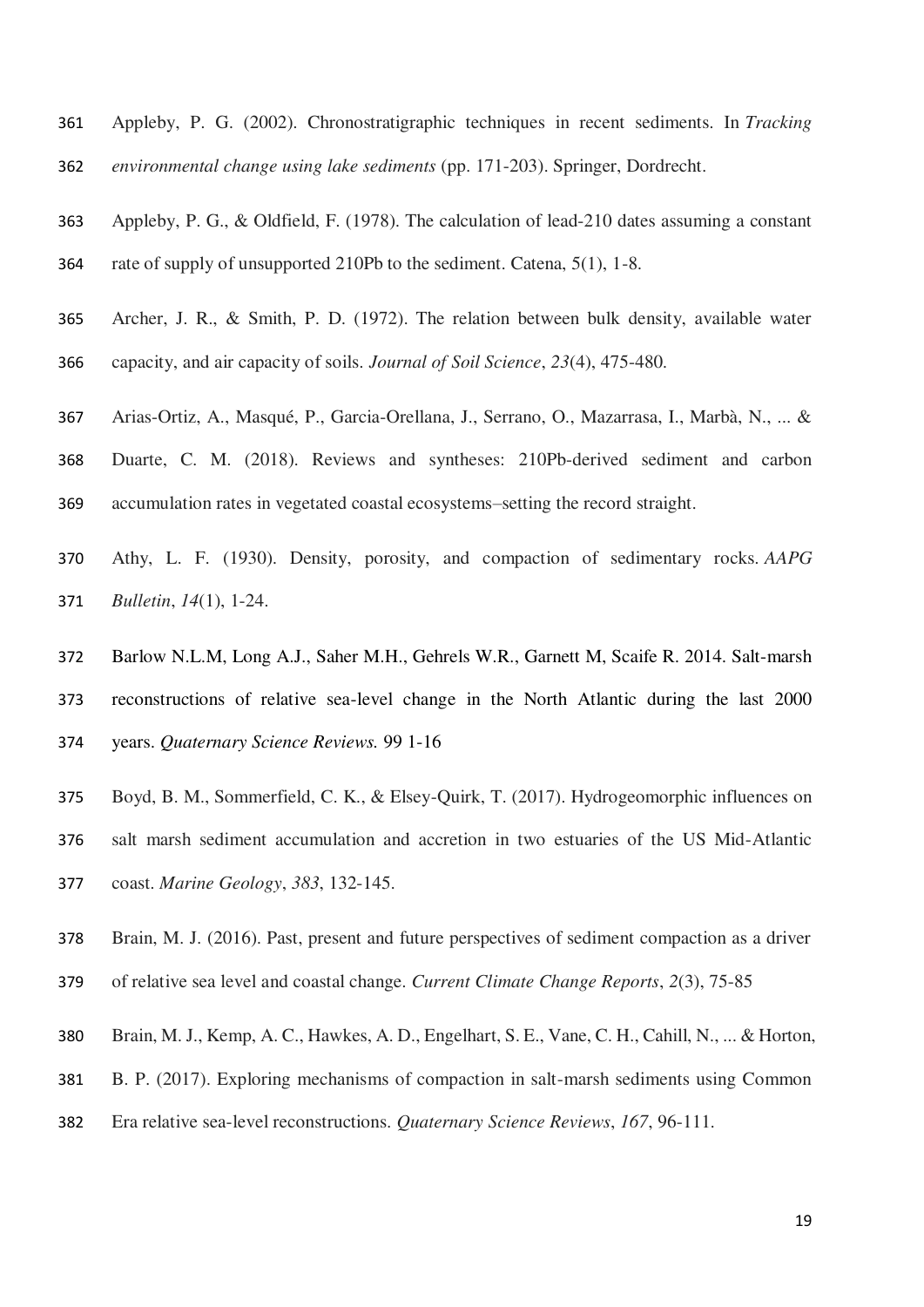- Burd, F. (1989). *Saltmarsh survey of Great Britain: an inventory of British Saltmarshes* (No. 17).
- Callaway, J. C., Borgnis, E. L., Turner, R. E., & Milan, C. S. (2012). Carbon sequestration and sediment accretion in San Francisco Bay tidal wetlands. *Estuaries and Coasts*, *35*(5), 1163- 1181.
- Dadey, K. A., Janecek, T., & Klaus, A. (1992). Dry-bulk density: its use and determination. In *Proceedings of the Ocean Drilling Program, Scientific Results* (Vol. 126, pp. 551-554).
- College Station, TX, USA: National Science Foundation, & Joint Oceanographic Institutions Incorporated.
- Duarte, C. M., Losada, I. J., Hendriks, I. E., Mazarrasa, I., & Marbà, N. (2013). The role of
- coastal plant communities for climate change mitigation and adaptation. Nature Climate Change, 3(11), 961.
- Edwards, R. J. (2006). Mid-to late-Holocene relative sea-level change in southwest Britain and the influence of sediment compaction. *The Holocene*, *16*(4), 575-587.
- Ewers Lewis, C. J., Baldock, J. A., Hawke, B., Gadd, P. S., Zawadzki, A., Heijnis, H., ... & Macreadie, P. I. (2019). Impacts of land reclamation on tidal marsh 'blue carbon'stocks. *Science of The Total Environment*, *672*, 427-437.
- Frew, C. (2012). Section 4.1.1: Coring Methods. In: Cook, S.J., Clarke, L.E. & Nield, J.M. (Eds.) Geomorphological Techniques (Online Edition). British Society for Geomorphology; London, UK. ISSN: 2047-0371.
- Glew, J. R., Smol, J. P., & Last, W. M. (2002). Sediment core collection and extrusion.
- In *Tracking environmental change using lake sediments* (pp. 73-105). Springer, Dordrecht.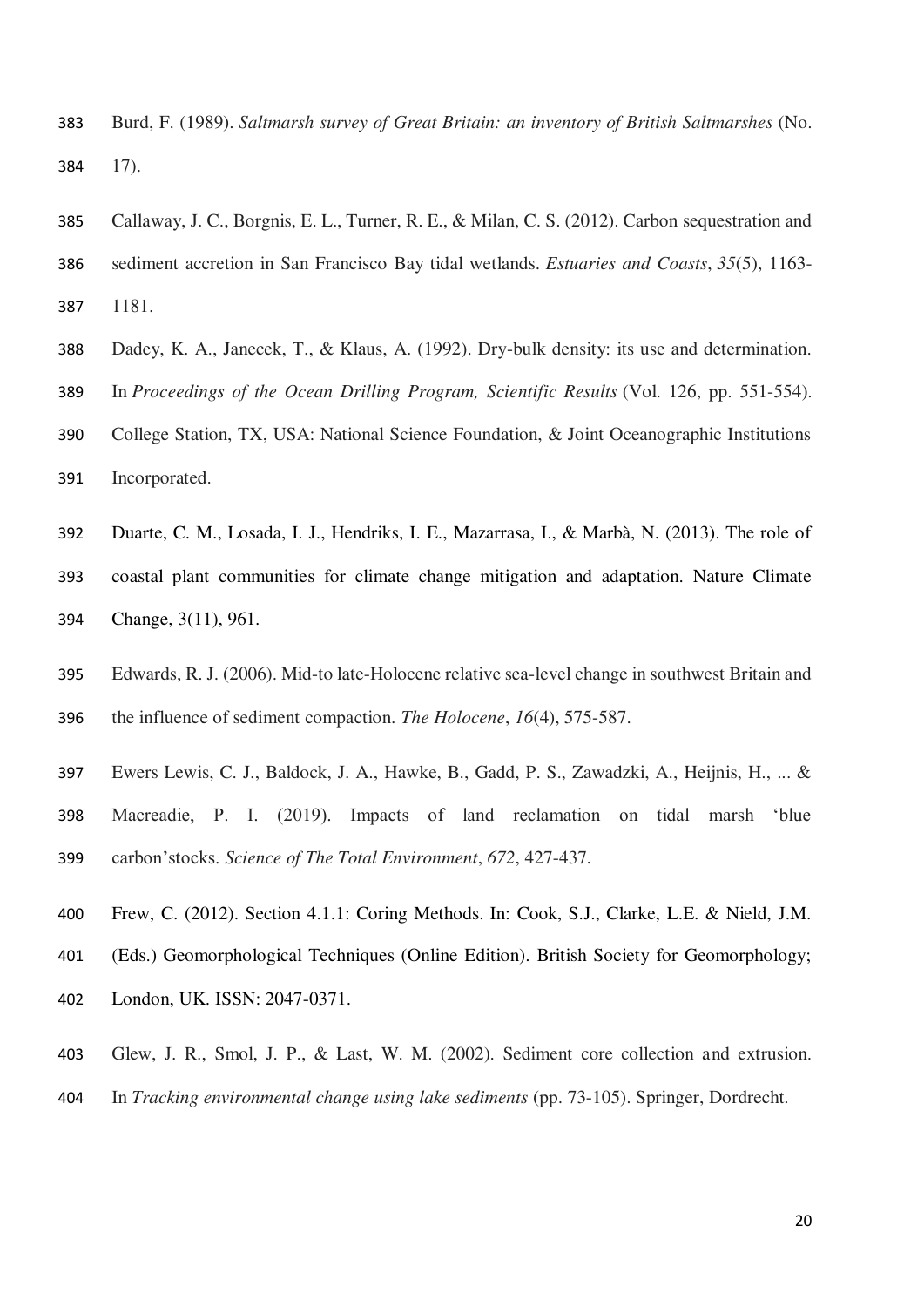- Håkansson, I., & Lipiec, J. (2000). A review of the usefulness of relative bulk density values in studies of soil structure and compaction. Soil and Tillage Research, 53(2), 71-85.
- Harris, D., Horwáth, W. R., & Van Kessel, C. (2001). Acid fumigation of soils to remove carbonates prior to total organic carbon or carbon-13 isotopic analysis. *Soil Science Society of America Journal*, *65*(6), 1853-1856.
- Haynes, T.A. (2016). Scottish saltmarsh survey national report. Scottish Natural Heritage Commissioned Report No. 786
- Howard, J., Hoyt, S., Isensee, K., Telszewski, M., & Pidgeon, E. (2014). Coastal blue carbon:
- methods for assessing carbon stocks and emissions factors in mangroves, tidal salt marshes, and seagrasses.
- Johannessen, S. C., & Macdonald, R. W. (2016). Geoengineering with seagrasses: is credit due where credit is given?. *Environmental Research Letters*, *11*(11), 113001.
- Kelleway, J. J., Saintilan, N., Macreadie, P. I., & Ralph, P. J. (2016b). Sedimentary factors are
- key predictors of carbon storage in SE Australian saltmarshes. Ecosystems, 19(5), 865-880.
- Kelleway, J. J., Saintilan, N., Macreadie, P. I., Skilbeck, C. G., Zawadzki, A., & Ralph, P. J. (2016a). Seventy years of continuous encroachment substantially increases 'blue carbon'capacity as mangroves replace intertidal salt marshes. Global change biology, 22(3), 1097-1109.
- Krishnaswamy, S., Lal, D., Martin, J.M. and Meybeck, M., 1971. Geochronology of lake sediments. *Earth and Planetary Science Letters*, *11*(1-5), pp.407-414.
- Kostka, J. E., & Luther III, G. W. (1994). Partitioning and speciation of solid phase iron in saltmarsh sediments. *Geochimica et Cosmochimica Acta*, *58*(7), 1701-1710.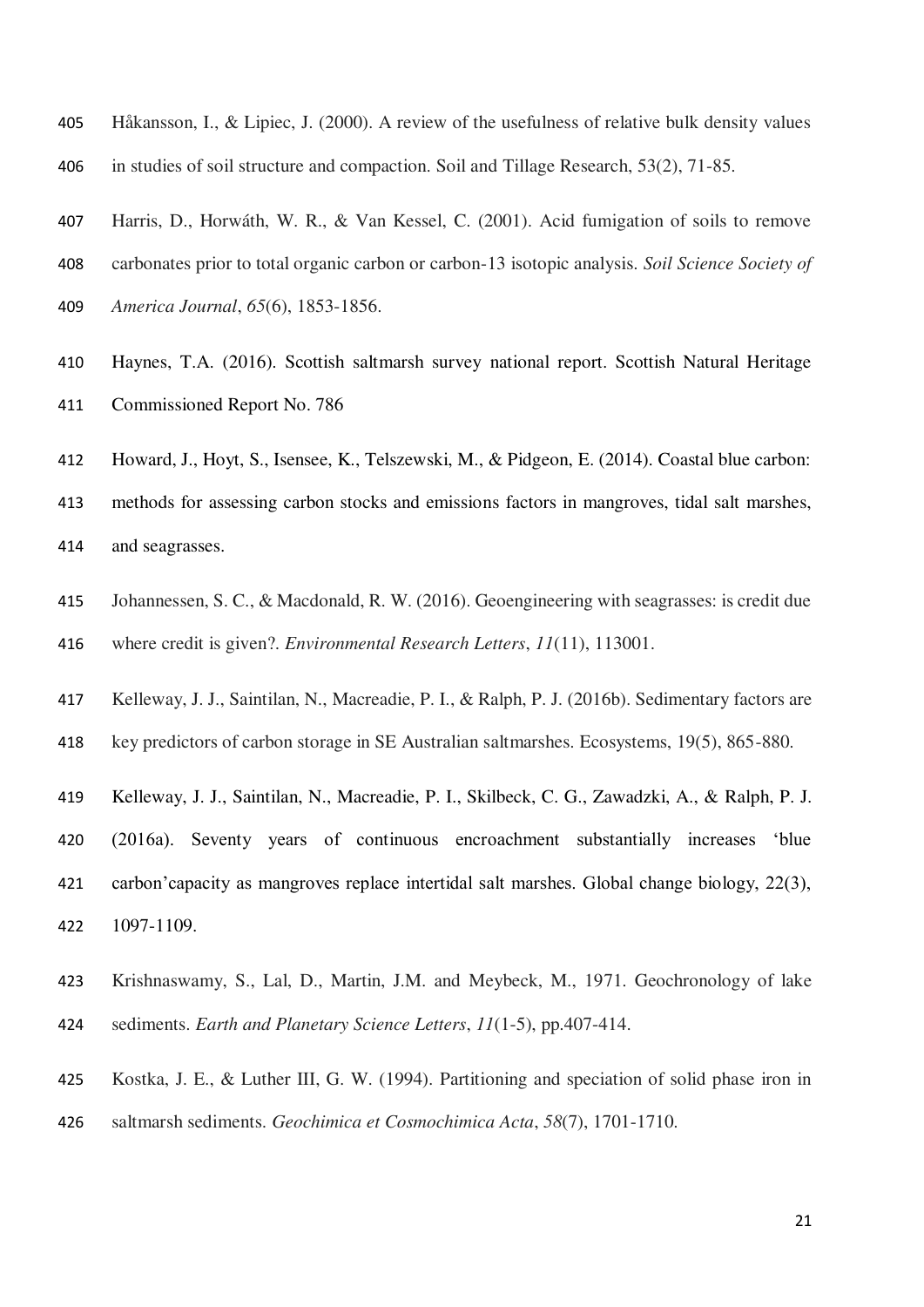- Luther III, G. W., Kostka, J. E., Church, T. M., Sulzberger, B., & Stumm, W. (1992). Seasonal
- iron cycling in the salt-marsh sedimentary environment: the importance of ligand complexes
- with Fe (II) and Fe (III) in the dissolution of Fe (III) minerals and pyrite, respectively. *Marine*
- *chemistry*, *40*(1-2), 81-103.
- Macreadie, P. I., Hughes, A. R., & Kimbro, D. L. (2013). Loss of 'blue carbon'from coastal salt marshes following habitat disturbance. *PloS one*, *8*(7), e69244.
- Macreadie, P. I., Trevathan-Tackett, S. M., Skilbeck, C. G., Sanderman, J., Curlevski, N.,
- Jacobsen, G., & Seymour, J. R. (2015). Losses and recovery of organic carbon from a seagrass ecosystem following disturbance. *Proceedings of the Royal Society B: Biological Sciences*, *282*(1817), 20151537.
- Mcleod, E., Chmura, G. L., Bouillon, S., Salm, R., Björk, M., Duarte, C. M., ... & Silliman, B.
- R. (2011). A blueprint for blue carbon: toward an improved understanding of the role of vegetated coastal habitats in sequestering CO2. Frontiers in Ecology and the Environment, 9(10), 552-560.
- Nellemann, C., & Corcoran, E. (Eds.). (2009). *Blue carbon: the role of healthy oceans in binding carbon: a rapid response assessment*. UNEP/Earthprint.
- Pendleton, L., Donato, D. C., Murray, B. C., Crooks, S., Jenkins, W. A., Sifleet, S., ... & Megonigal, P. (2012). Estimating global "blue carbon" emissions from conversion and degradation of vegetated coastal ecosystems. *PloS one*, *7*(9), e43542.
- Robbins, J.A. and Edgington, D.N., 1975. Determination of recent sedimentation rates in Lake
- Michigan using Pb-210 and Cs-137. *Geochimica et Cosmochimica Acta*, *39*(3), pp.285-304.